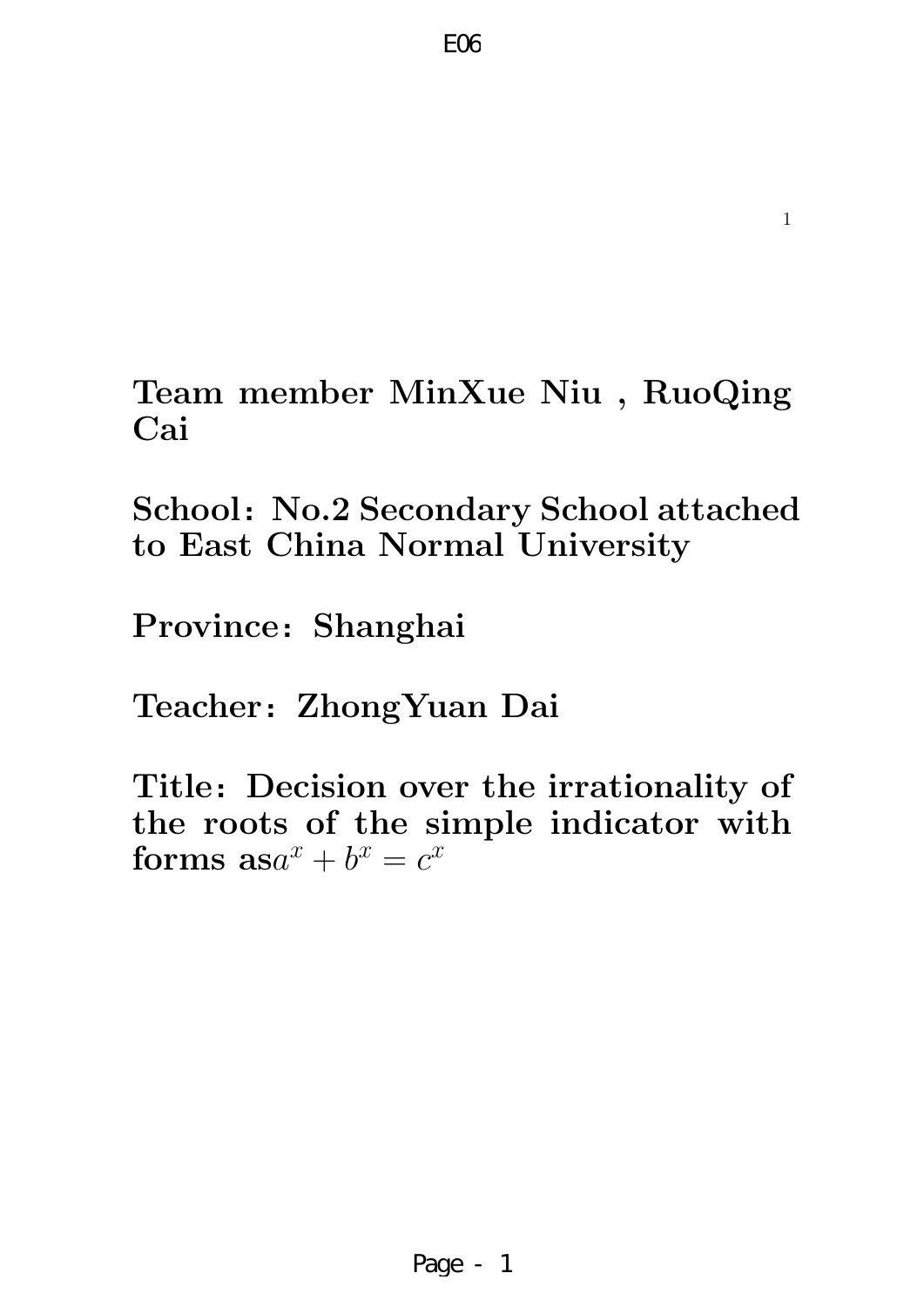#### Abstract

Starting from the roots of the equation  $3^x + 4^x = 5^x$  discussed in the Tenth Grade, we utilized the method, the algebraic extension of the rational number field, to produce the ways to judge whether the roots of the basic exponential equation with a form as  $a^x + b^x = c^x$ are rational or not. For equations with more than two terms on the left side, as is the equation  $a_1^x + a_2^x + \cdots + a_n^x = d^x$ , the determination of whether the root was irrational was comparatively difficult. Therefore, we provided a prevalent method for the examination of the root of a three-term equation as well as a conclusion that if the equation doesn't have integer roots, the roots won't be a rational number with a denominator of two. Finally, based on the method, the algebraic extension of the rational number field, we concluded that under special occasions, the root of the equation can't be some rational numbers with certain denominators.

### Keywords:exponential equation, algebraic extension, unit root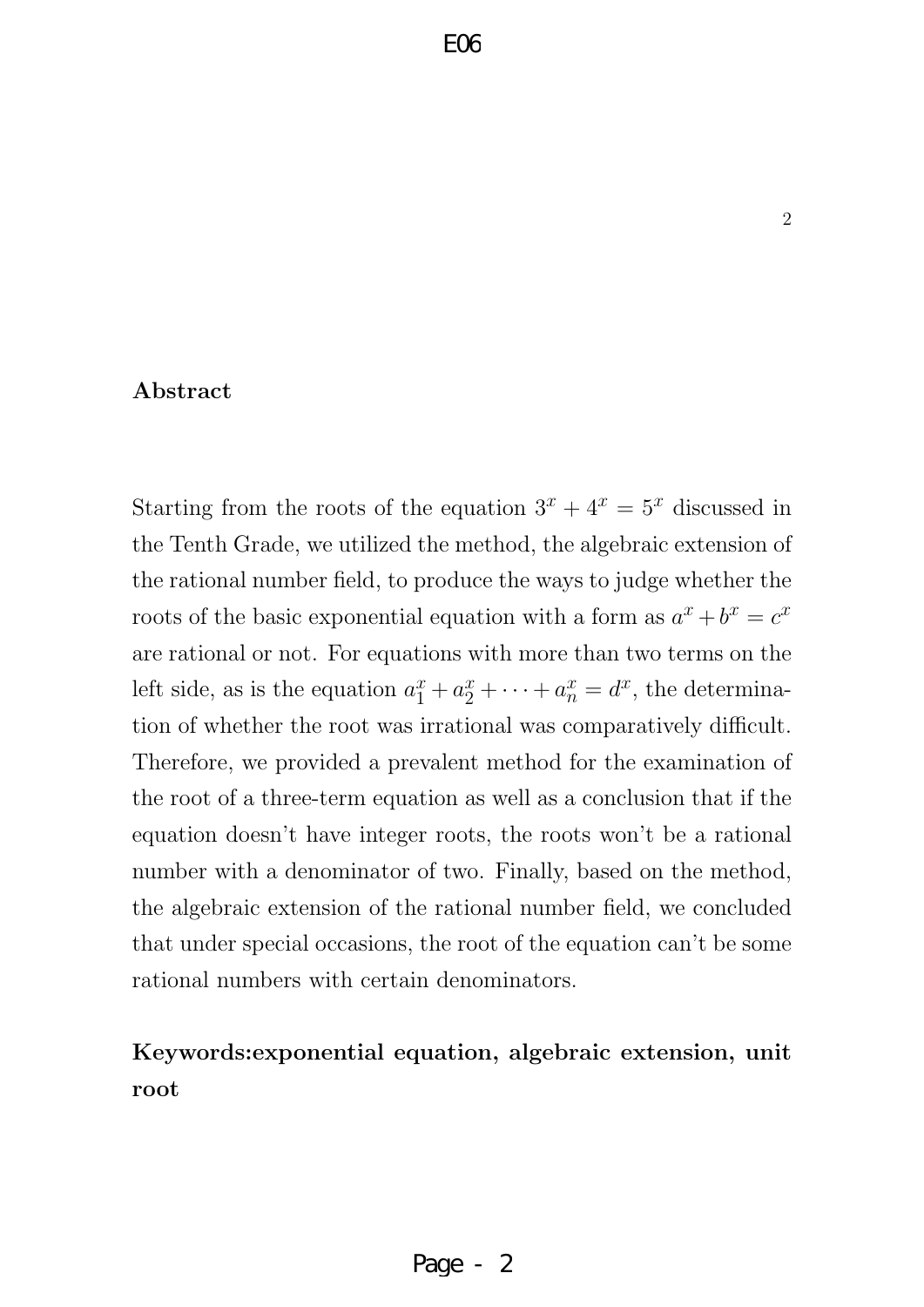### Chapter 1 Introduction

During the Maths class in the sophomore year, we used the monotone of the indicator function to analyze and prove that the only integral root of function  $3^x + 4^x = 5^x$  is  $x = 2$ and that of function  $3^x + 4^x + 5^x = 6^x$  is  $x = 3$ . Applying the same method can show that function  $3^x + 4^x = 6^x$ doesn't have integral roots. After class, we made a further assumption that such equation doesn't have rational roots. Therefore, we did a investigation into simple indicator functions as  $a^x + b^x = c^x$  along with the similar ones, proving that this function doesn't have rational root and acquire some consequences over the ones with more terms.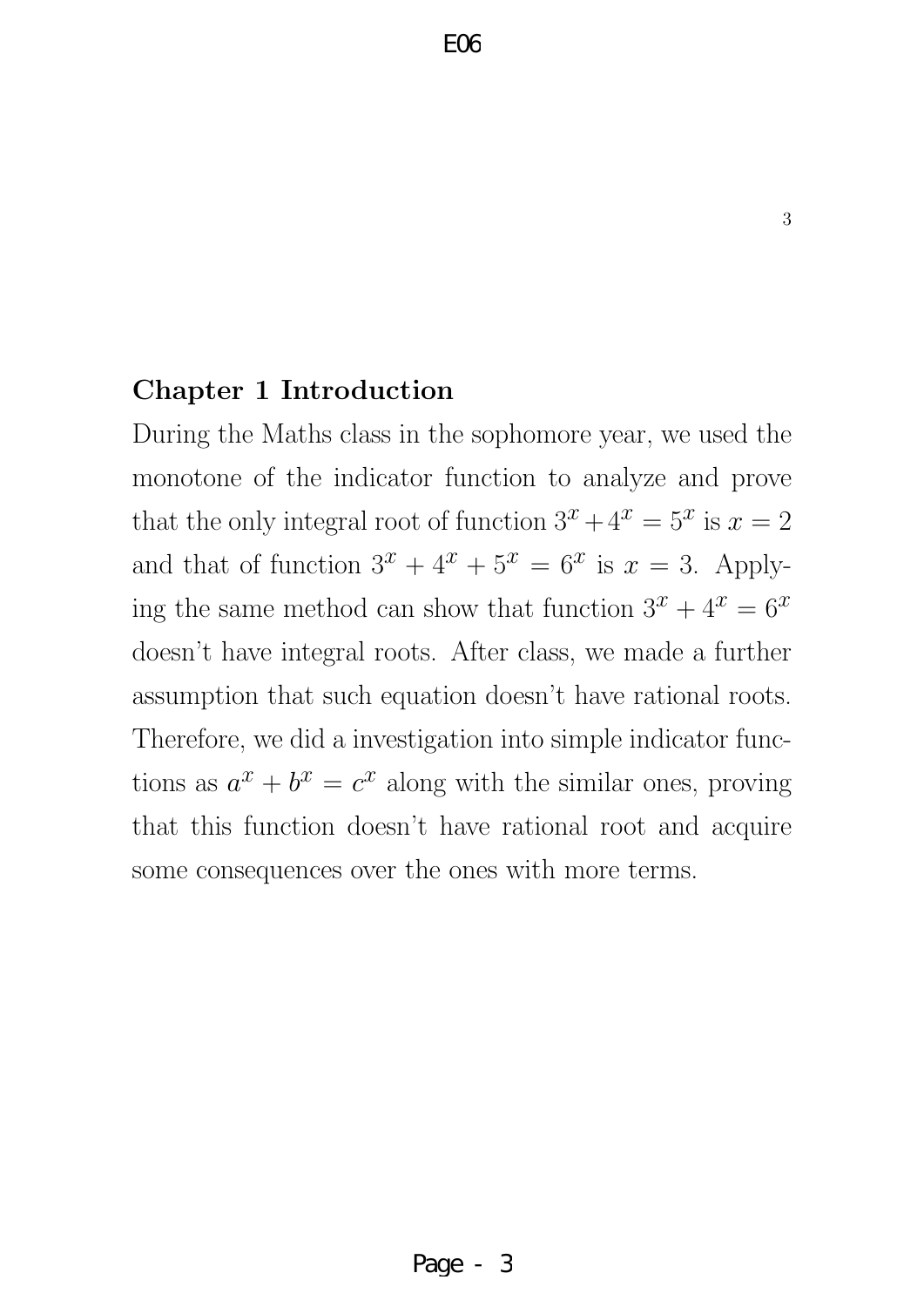Chapter 2 Investigation into simple indicator functions with forms  $\textbf{as}a^x + b^x = c^x$ 

Preliminaries

**Lemma 1.** The necessary and sufficient condition of the rational factorization of the polynomial $y^x - d$  is the existence of  $m(m \in \mathbb{Z}^+\backslash \{1\})$ , allowing  $d = d_1^m$  $_1^m$  and  $x = x_1m$ . Both  $d_1,x_1$  are positive integers.

**Proof**: Adequacy: When such m exits,  $(y_1^{x_1})^m = d_1^m$  $\frac{m}{1}$  can be derived from the original function. Obviously, when  $y_1^{x_1} =$  $d_1$ , the original function is true. Therefore, there at least exists a factor as  $y_1^{x_1} - d_1$  that can be factorized.

Necessity: Considering its  $x$  factors that are factorized within the range of complex number.

$$
y^x - d = (y - \sqrt[x]{d}\xi_1)(y - \sqrt[x]{d}\xi_2) \cdots (y - \sqrt[x]{d}\xi_x)
$$

 $\xi_1, \xi_2 \cdots \xi_x$  are xth roots of unity of 1. If  $y^x - d$  has the factor  $h(y)$ , with the degree of a, then the numerical size of its absolute term is  $\sqrt[x]{d^a}$ , a rational number. Due to the fact that d is an integer,  $\sqrt[x]{d^a}$  must also be an integer. Let  $d =$ 

Page - 4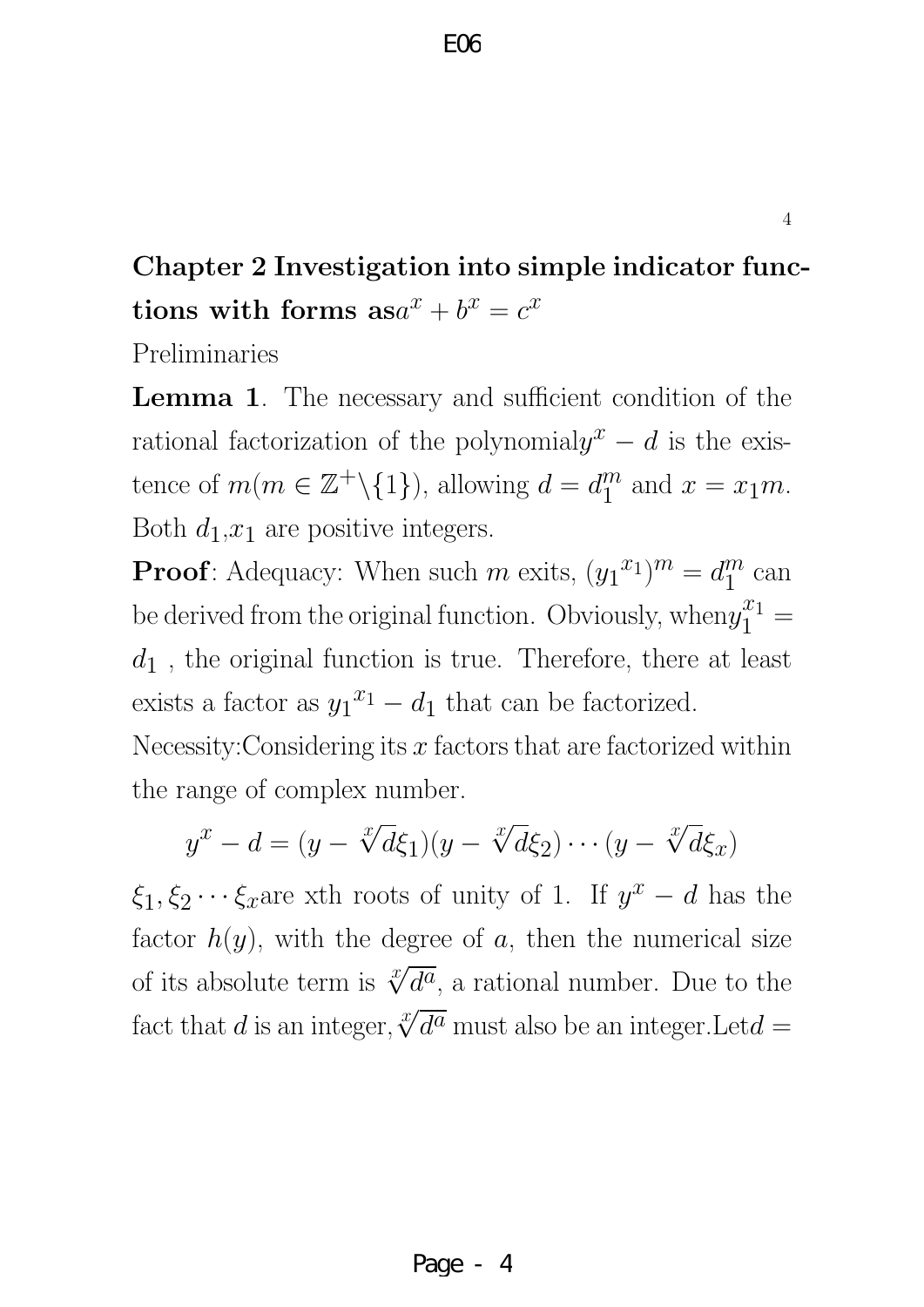$d_0^p$  $\binom{p}{0}$  and p be the largest integer allowing  $d_0$  to also be an integer.  $\sqrt[x]{d^a}$  is an integer, then  $x \mid ap.a < x, x$  doesn't divide a exactly, so we can let  $x = hq$ , with  $h | a$  and  $q | p$ ,also $a = a_1 h$ ,  $p = p_1 q$ . Suppose  $m = q$ . We now turn to the demonstration of the claim that when  $d = d_1^m$  $\int_1^m x =$  $mx_1,d_1,x_1$  are both integers.

$$
d = d_0^m = d_0^{m_1 q} = (d_0^{m_1})^q = d_1^q,
$$
  

$$
d_1 = d_0^{m_1} \in \mathbb{Z}, x_1 = \frac{x}{q} = h \in \mathbb{Z}.
$$

This completes the proof of Lemma 1.

**Lemma 2.** Suppose  $K/F$  is a random extension and  $\alpha \in K$ , then the following statements are equivalent:  $(1)F(\alpha)/F$  is a algebraic expension

 $(2)\alpha$  is algebraical in F

 $(3)F(\alpha)/F$  is a finite extension.

When one of the conditions is matched,  $[F(\alpha) : F]$  equals the degree of  $\alpha$ .

For a specific proof of this Lemma the reader is referred to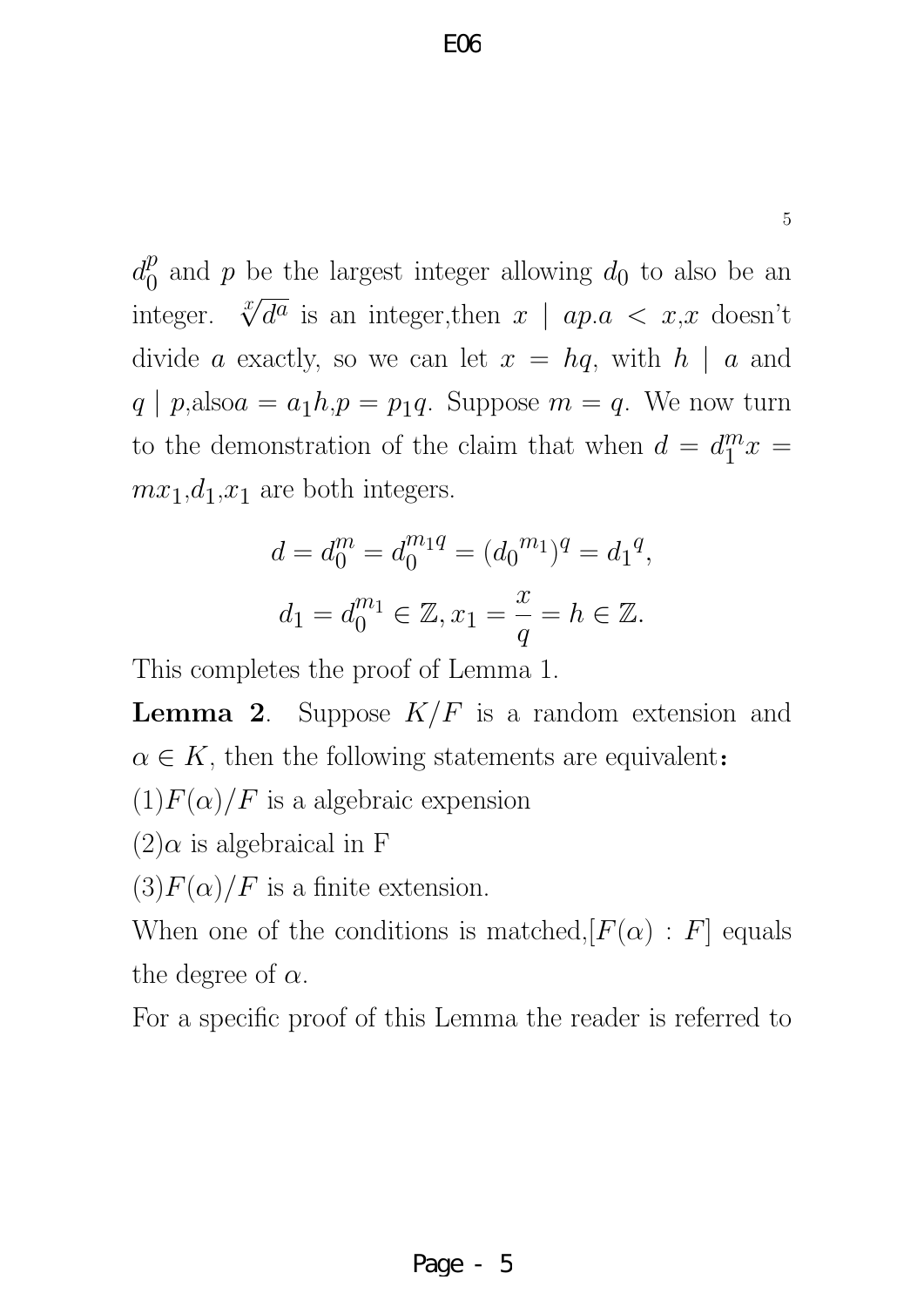[1]P211Theorom3.

Main Results:

By representing functions similar to  $3^x + 4^x = 6^x$  with  $a^x +$  $b^x = c^x(a, b, c \in \mathbb{Q}^+)$ , we reached a few simple conclusions. Assuming  $a < b$ , then

 $(1)$ If x exists, then :

when  $x < 0$ ,  $a, b$  are both bigger than  $c$ ;

when  $x > 0$ ,  $a, b$  are both smaller than c

when  $x = 0$ , no such  $a, b, c$  exist

(2)If the function have integral root, the root is unique.

(3)If  $a + b < c$ , x doesn't exist.

(4)If  $a < b < c$ , the range of x is

$$
\max\{\log_{(\frac{a}{c})}\frac{1}{2},0\} < x < \log_{(\frac{b}{c})}\frac{1}{2}.
$$

If  $c < a < b$ , the range of x is

$$
-\log_{(\frac{c}{b})}\frac{1}{2} < x < \min\{-\log_{(\frac{c}{a})}\frac{1}{2},0\}.
$$

Proof: // Utilizing the monotony of the indicator func-

Page - 6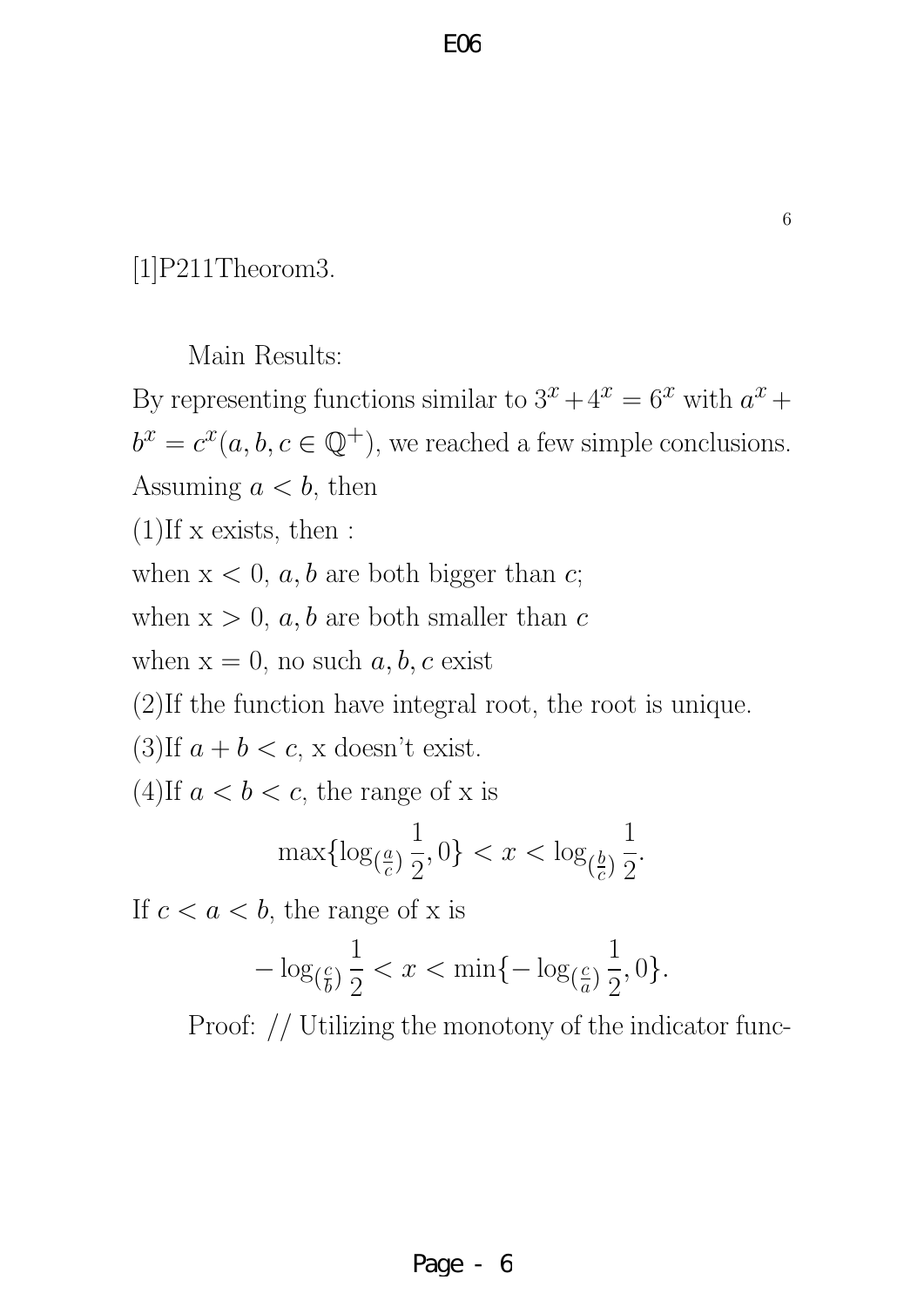7

tion, the proof of  $(1),(2)$  and  $(3)$  is trivial. By dividing both sides with  $c^x$  and transforming the function into  $\left(\frac{a}{c}\right)$  $\mathcal{C}_{0}^{(n)}$  $)^{x}$  +  $\left(\right)$ b  $\overline{c}$  $(x^{i})^{x} = 1$ , some tedious manipulation yields to conclusions (1) to (3). Applying the same method, a system of inequalities can be provided. Based on the later form , and due to the fact that  $\left(\frac{a}{a}\right)$  $\mathcal{C}_{0}^{(n)}$  $)^x < (\frac{b}{a})$  $\mathcal{C}_{0}^{(n)}$ )<sup>x</sup> when  $a < b < c$ , therefore  $\sqrt{ }$  $\int$  $\overline{\mathcal{L}}$  $\left(\right)$  $\overline{a}$  $\mathcal{C}_{0}^{(n)}$  $)^{x} < \frac{1}{2}$ 2 , ( b  $\mathcal{C}_{0}^{(n)}$  $\big)^{x} > \frac{1}{2}$ 2 .

By solving the system of inequalities, the first part of conclusion (4) can be proved. As the remainder of the argument is analogous to that of the first part, it is left to the reader. In order to simplify the problem, we started with the situation when  $b = 1$ .

If the function has rational root, then there must exists  $p, q$ (p and q are mutually prime,  $p,q \in \mathbb{Z}^+, p \neq 1$ ) that allows

$$
c^{\frac{q}{p}} - a^{\frac{q}{p}} = 1,
$$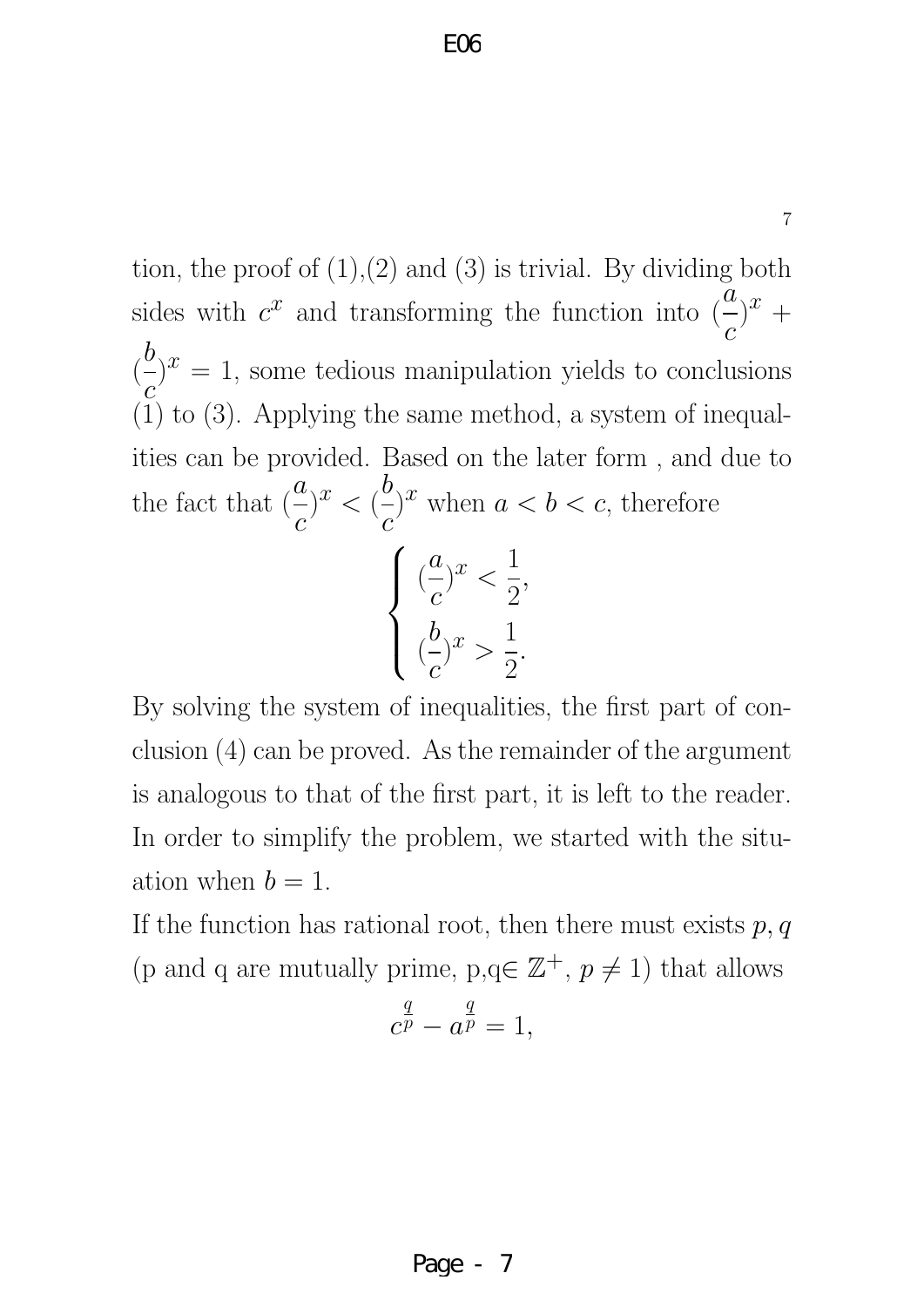Let  $m = c^q = (1 + a^{\frac{q}{p}})$  $(p^q, p^n)$ ,  $n = a^q = (c^{\frac{q}{p}} - 1)^p$ , then the function is represented by  $\sqrt[x]{m} = 1 + \sqrt[x]{n}$ . By studying the simplified equation, we attained Proposition1.

**Proposition 1**. Functions with forms as  $\sqrt[x]{m} - \sqrt[x]{n} =$  $1(m, n \in \mathbb{Z}^+)$  doesn't have positive integral roots which satisfies  $\sqrt[x]{m} \in \mathbb{Q}$ .

**Proof**: Assume that there exists such root x, then  $\sqrt[x]{m}$  =  $1 + \sqrt[x]{n}$ .

$$
m = (1 + \sqrt[x]{n})^x = 1 + C_x^1 \sqrt[x]{n} + C_x^2 (\sqrt[x]{n})^2 + \dots + C_x^{x-1} (\sqrt[x]{n})^{x-1} + n,
$$

So  $\sqrt[x]{n}$  is the root of a  $x-1$ -degree polynomial with integral coefficient.As it is also the root of function  $y^x - n = 0$ , its minimal polynomial is the common factor of the mentioned polynomials.

The following argument is split into two parts:

1<sup>o</sup> If  $y^x - n$  is the minimal polynomial of  $\sqrt[x]{n}$ : the fact that  $y^x - n$  is also the root of a  $x - 1$ -degree polynomial with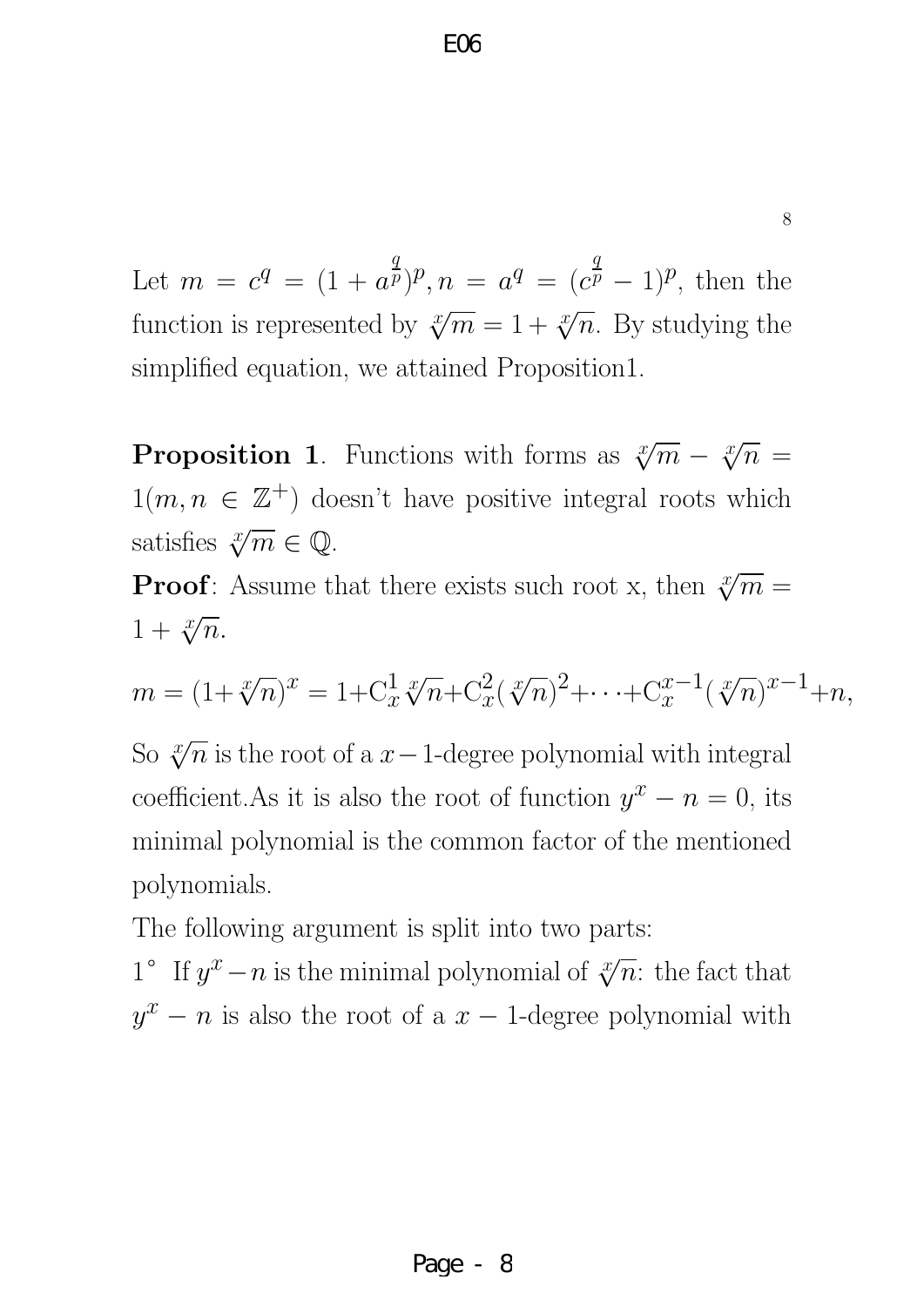9

integral coefficient leads to a contradiction. 2<sup>o</sup> If  $y^x - n$ isn't the minimal polynomial of  $\sqrt[x]{n}$ :

According to Lemma 1, there exists such  $d > 1$  that allows  $n = n_1^d$  $_1^d$  and  $x = x_1d$ . By taking the largest  $d, d_{max}$ , function (1) can be transformed into

$$
\sqrt[x]{m} = 1 + x\sqrt[n]{n_1},
$$

so  $\mathbb{Q}(\sqrt[x]{m}) = \mathbb{Q}(\sqrt[x]{n_1})$ 

According to Lemma 2,  $\mathbb{Q}(\sqrt[x]{m})$ 's degree of extension is also  $x_1$ . Therefore, the degree of the minimal polynomial of  $\mathbb{Q}(\sqrt[x]{m})$  is  $x_1$ . Because  $\sqrt[x]{m}$  is the root of function  $y^x-m$ , its minimal polynomial is a factor of  $y^x - m$ . Consulting the proof of Lemma 1, we factorized  $y^x - m$  within the range of the complex number as follows:

$$
y^x - m = (y - \sqrt[x]{m}\xi_1)(y - \sqrt[x]{m}\xi_2) \cdots (y - \sqrt[x]{m}\xi_x),
$$

 $\xi_1, \xi_2 \cdots \xi_x$  are the xth roots of unity of 1. The minimal polynomial of  $\sqrt[x]{m}$  is the product of  $x_1$  terms selected from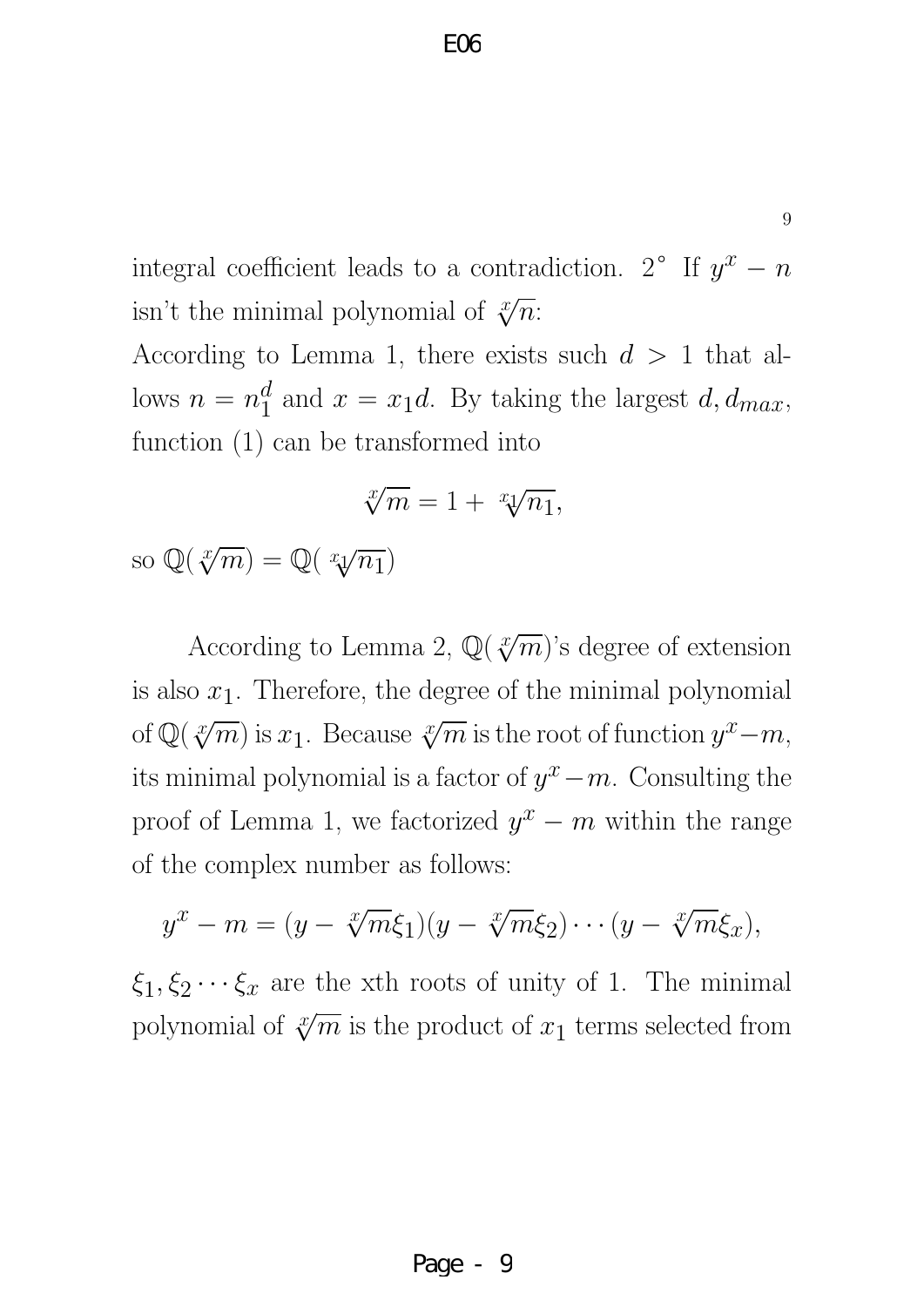above. The numerical size of its absolute term is  $\sqrt[x]{m^{x_1}}$ , a rational number. So  $\sqrt[x]{m} = x\sqrt{m_1}$ . As d is the largest number available, the minimal polynomial of  $\sqrt[x_1]{n_1}$  is  $y^{x_1} - n_1$ . The repetition of the argument from  $1^{\circ}$  can lead to a contradiction. The proof is completed.

**Extension 1.1**. Functions with forms as  $\sqrt[x]{m} - \sqrt[x]{n} =$  $k(m, n \in \mathbb{Z}^+, k \in \mathbb{Q})$  doesn't have positive integral root which satisfies  $\sqrt[x]{m} \in \mathbb{Q}$ .

**Proof**: By replacing the 1 in the proving process of Proposition1 with  $k=$  $\overline{q}$  $\overline{p}$ , an argument similar to the one used in Proposition1 shows that Extension1.1 is true.

**Extension 1.2**. Functions with forms as  $\sqrt[x]{m} - \sqrt[y]{n} =$  $k(m, n \in \mathbb{Z}^+, k \in \mathbb{Q})$  doesn't have positive integral root which satisfies  $\sqrt[x]{m} \in \mathbb{Q}$ .

**Proof:**This function can be transformed into  $\sqrt[xy]{m^y}$ –  $xyz/$  $\overline{n^x} =$  $k$ , and thus been proved by Extension1.1.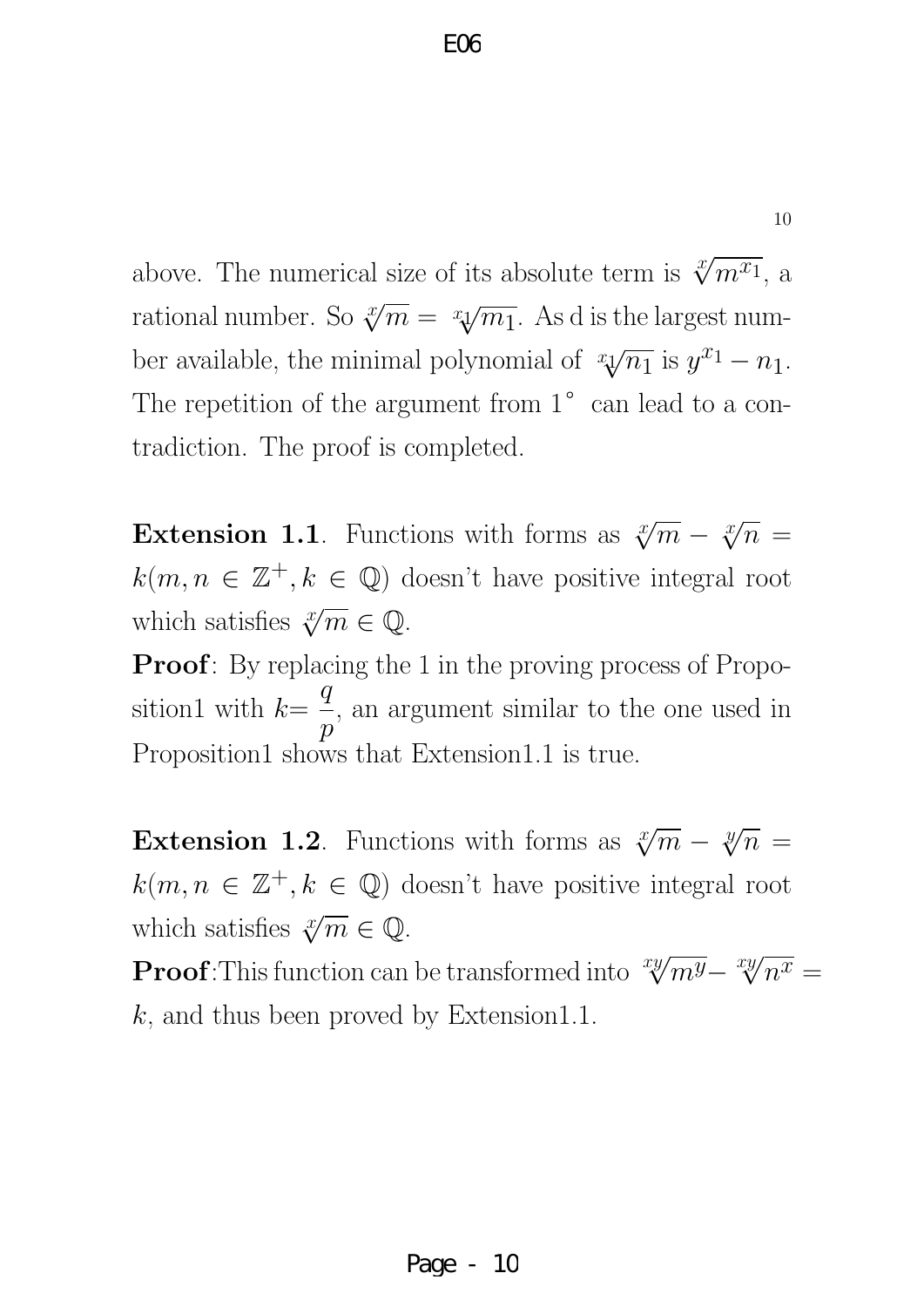By consulting the proving skills of Proposition1, we tried to discuss about the irrationality of the root under general conditions. First, we handle the original function  $a^x + b^x =$  $c^x$  as follows:

Represent a,b,c in such forms that have the smallest integer as base number with a integer as exponent.

$$
a = a_1^{k_a}, b = b_1^{k_b}, c = c_1^{k_c}.
$$

Let  $k = (k_a, k_b, k_c)$  and  $y = kx$ .

So the final form of function is  $a_0^y + b_0^y = c_0^y$  $\begin{array}{c} y \\ 0 \end{array}$  If  $k \neq 1$ , we only discussed the final form and acquired Proposition2.

**Proposition 2.** When a,b,c are changed into forms that have the smallest base numbers and integral exponents that have no common factor other than 1, if functions as  $a^x$  +  $b^x = c^x, (a, b, c \in \mathbb{Q})$  don't have integral roots, they don't have rational roots.

**Proof**:Both sides of the function divide  $c^x$ ,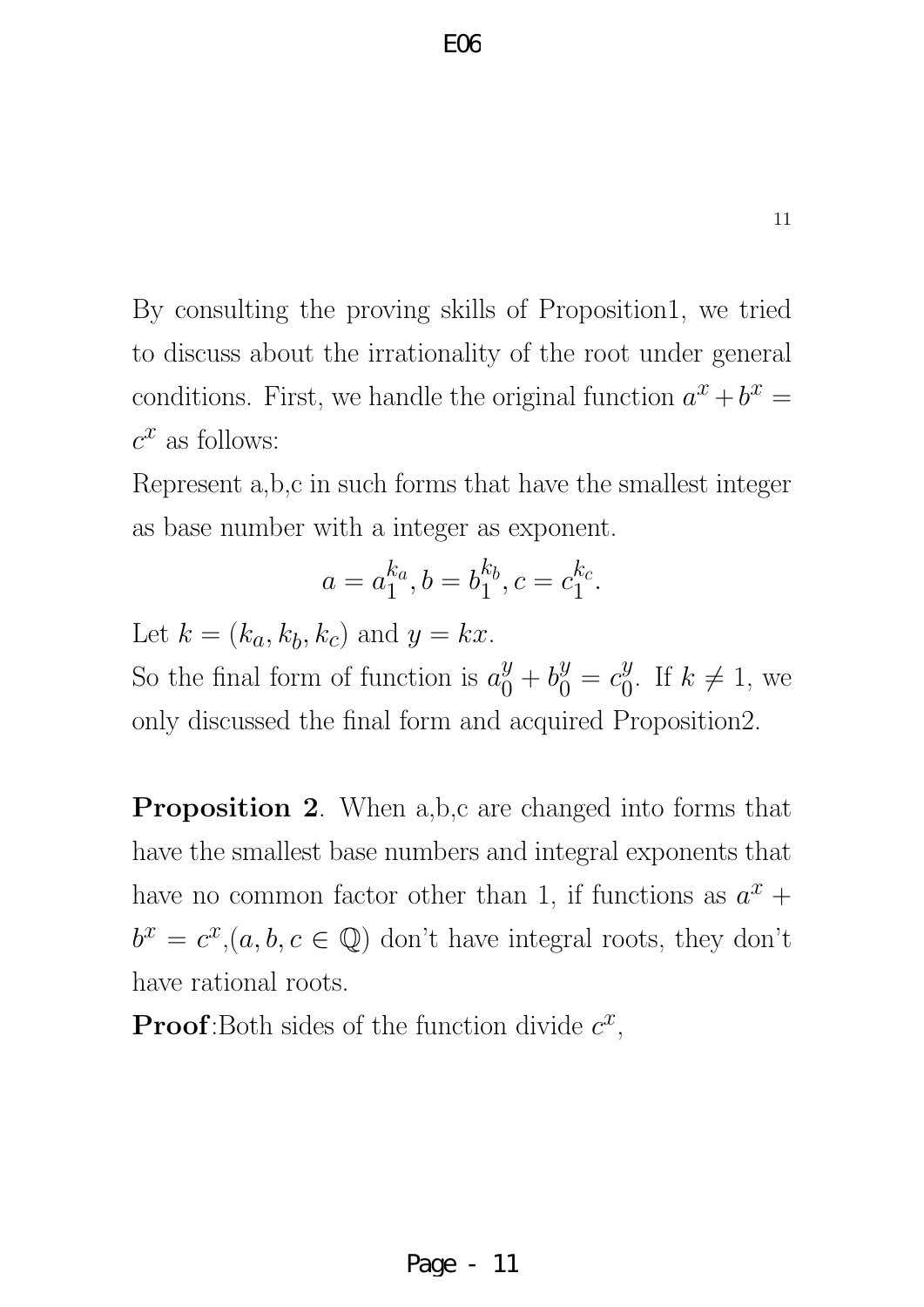$$
\left(\frac{a}{c}\right)^x - \left(\frac{b}{c}\right)^x = 1.
$$

Applying the reduction to absurdity:

If the original function have rational root, let it be  $\frac{q}{p}(p, q)$ are mutually prime,  $p,q \in \mathbb{Z}^+$ ). Mark $a^q, b^q, c^q$  respectively as  $m, n, k$ . So,

$$
\sqrt[p]{\frac{m}{k}} - \sqrt[p]{\frac{n}{k}} = 1
$$

As a,b,c are changed into forms that have the smallest base numbers and integral exponents that have no common factor other than 1, the minimal polynomial of  $\sqrt[p]{\frac{n}{k}}$  $\frac{n}{k}$  is  $y^p - \frac{n}{k}$  $\frac{n}{k}=0.$ Using the same argument from  $1^\circ$  in Proposition1 can lead to contradictory.

Using Proposition2 and the monotony of indicator function, we can quickly tell whether the root of the mentioned indicator function is rational or not.

Example 1. Function  $27^x + 64^x = 216^x$ .

(1)Changing every term of the function into forms with the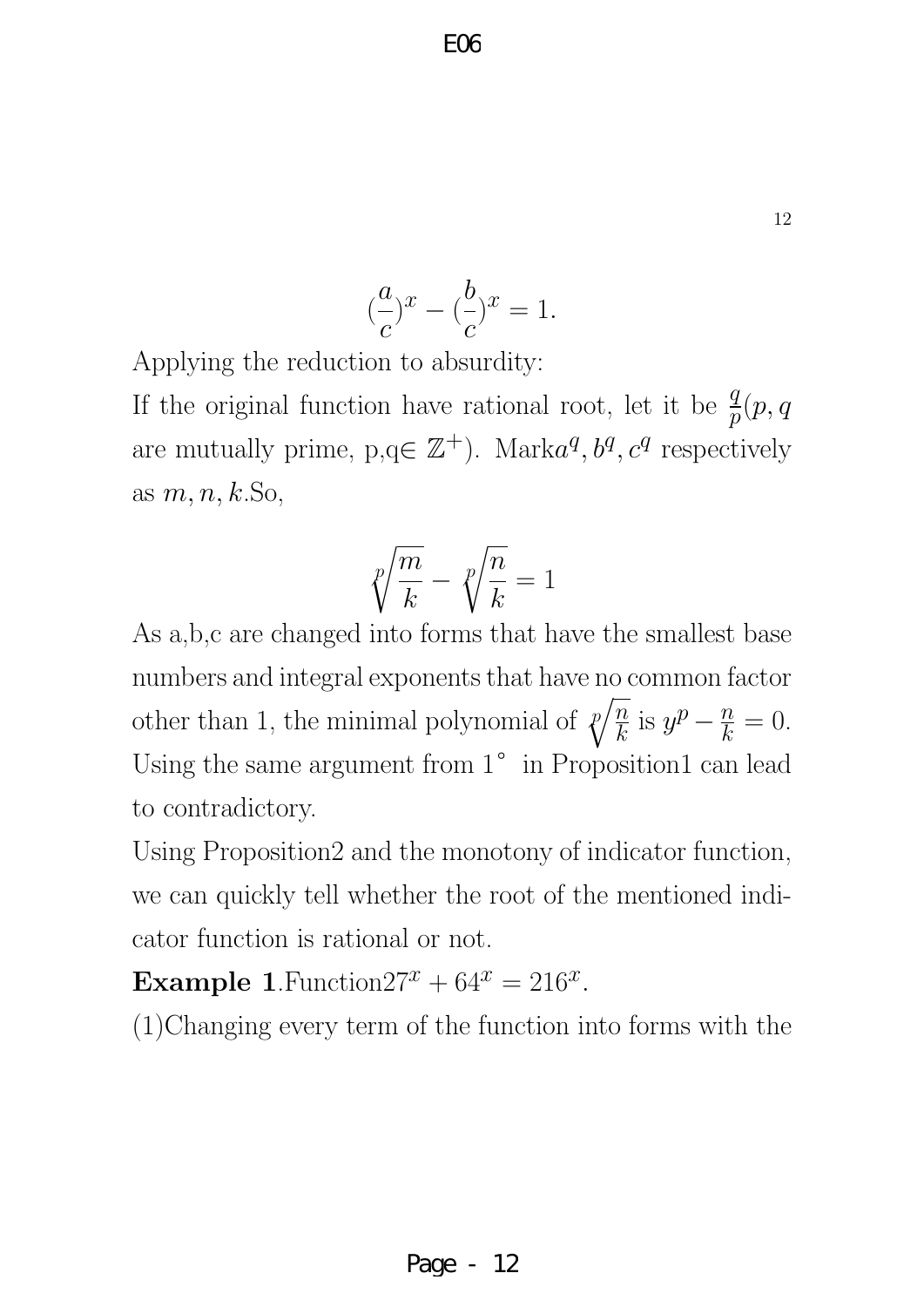smallest base number and a integral exponent

$$
3^{3x} + 4^{3x} = 6^{3x}.
$$

Let  $y = 3x, 3^y + 4^y = 6^y$ . (2)Replacing the original function with  $\left(\frac{1}{2}\right)$ 2  $)^{y} + (\frac{2}{2})^{y}$ 3  $)^{y}=1.$ Because the function on the left side is monotone decreasing, the root is unique.

(3)When  $y = 1$ , the left side of the function is larger than the right side and when  $y = 2$ , it is the opposite. Therefore, there is no integral root.

The root of the original function is irrational.

Example 2. Function  $1^x + 4^x = 9^x$ .

(1)Changing every term of the function into forms with the smallest base number and a integral exponent

$$
1^{2x} + 2^{2x} = 3^{2x}.
$$

(2)Let  $y = 2x$ , yielding function  $1^y + 2^y = 3^y$  with the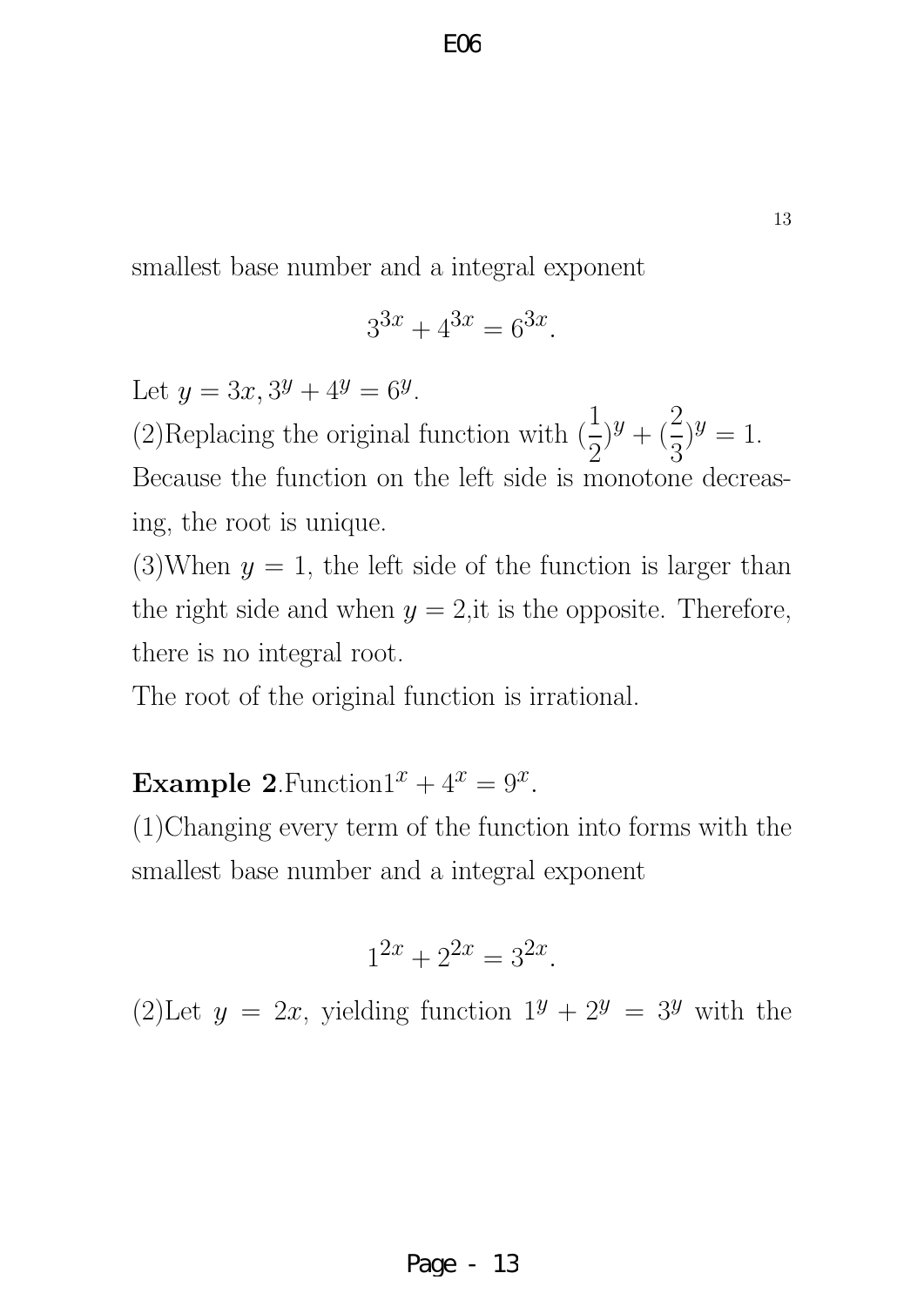integral root  $y = 1$ . Thus original function have the rational root  $\frac{1}{2}$ 2 .

By summarizing the mentioned propositions and examples, we yield the following theorem:

**Theorem 1** When discuss functions with forms as  $a^x$  +  $b^x = c^x$   $(a, b, c \in \mathbb{Q}^+)$ , find the largest positive integer k that allows

$$
a^x = a_1^{kx}, b^x = b_1^{kx}, c^x = c_1^{kx}, a_1, b_1, c_1 \in \mathbb{Z}
$$

Let  $y = kx$ , and simplify the equation into forms as  $a_1^y + b_1^y =$  $c_1^y$  $\frac{y}{1}$ .

If  $a_1^y + b_1^y = c_1^y$  $\frac{y}{1}$  doesn't have integral roots, then the original function doesn't have rational root;

If  $a_1^y + b_1^y = c_1^y$  $y_1^y$  have integral roots but not satisfying  $k \mid y$ , the original function have rational yet non-integral root If  $a_1^y + b_1^y = c_1^y$  $y_1^y$  have integral roots and  $k \mid y$ , the original function have integral root.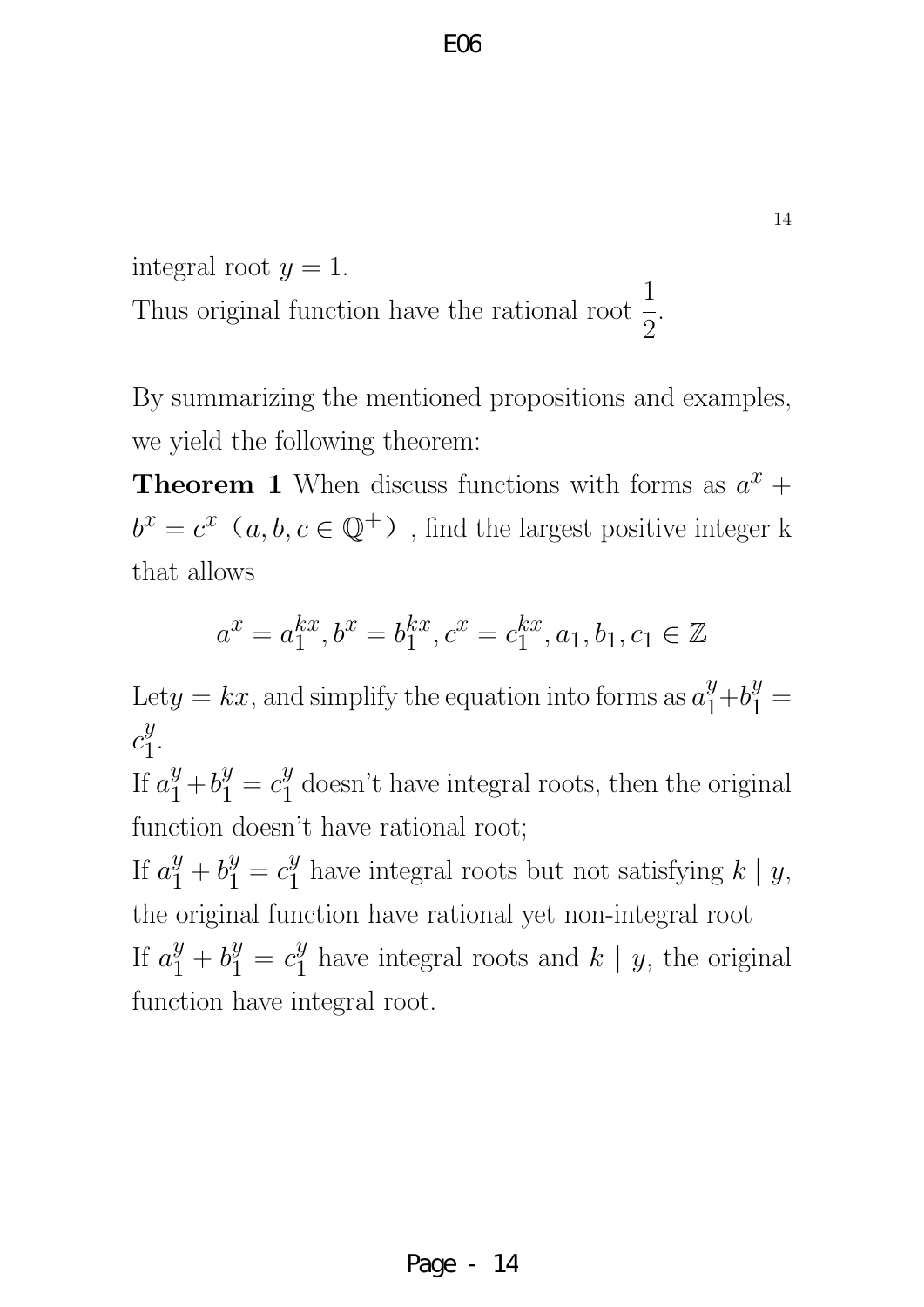## Chapter 3 Study of Three-term Equations

Repeating the simplification and change of variable introduced in chapter one, the equation turns into  $\sqrt[x]{a} + \sqrt[x]{b}$  $b =$  $1 - \sqrt[x]{c}$ . To find contradictions in degree of extensions, we have to prove  $\left[\mathbb{Q}(\sqrt[x]{a} + \sqrt[x]{a}\right)]$  $\overline{b}$ ) : Q  $\neq$   $[Q(\sqrt[x]{c}) : Q]$ (All the<sup>"</sup>  $\frac{q}{p}$ " s stand for rational numbers are fractions in lowest terms, and the equations have all been simplified. ) **Lemma 3** Let  $K \supset E \supset F$  be extension fields over  $F$ , and  $[K : F]$  is finite. Then

$$
[K:F] = [K:E][E:F].
$$

For a rigid proof of this Lemma reader is referred to [1]P211 Theorem4.

Based on those conclusions,we can prove proposition 3: **Proposition 3** Simquations like  $a_1^x + a_2^x + a_3^x = d^x$ ,  $(a, b, c, d \in$ Q) without integer solutions don't have radical solutions, either.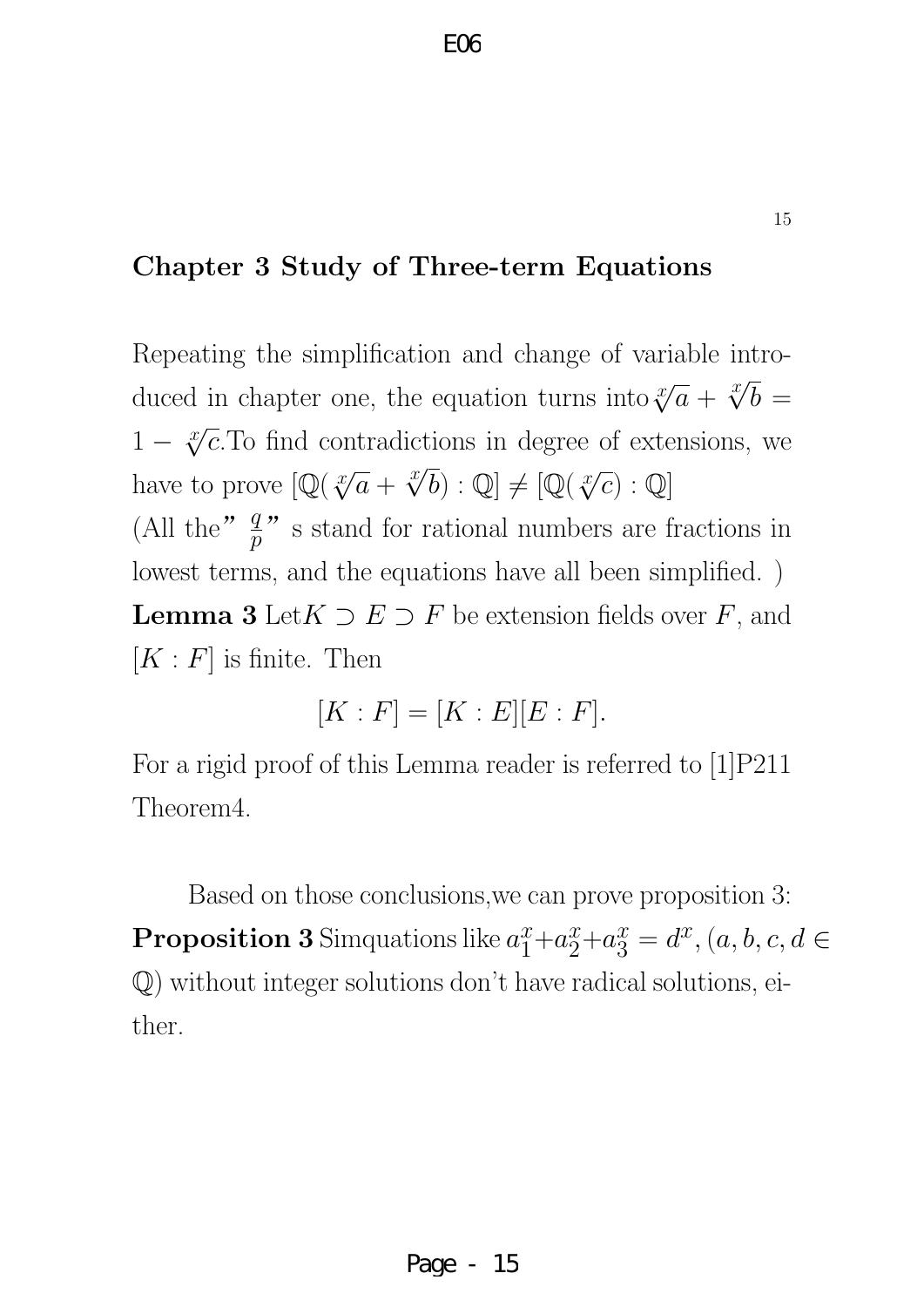16

Proof: Let 
$$
\frac{q}{2} = x(q \in \mathbb{Z}, (q, 2) = 1), m_i = (\frac{a_i}{d})^q (i = 1, 2, 3),
$$
  
\nthe equation turns into  $\sqrt{m_1} + \sqrt{m_2} = 1 - \sqrt{m_3}$ , so  $\mathbb{Q}(\sqrt{m_1} + \sqrt{m_2}) = \mathbb{Q}(\sqrt{m_3})$ .  
\nConsider  $\mathbb{Q}(\sqrt{m_1}, \sqrt{m_2})$ . It contains  $\sqrt{m_1} + \sqrt{m_2}$ , so  $\mathbb{Q}(\sqrt{m_1}, \sqrt{m_2}) \supseteq \mathbb{Q}(\sqrt{m_1} + \sqrt{m_2})$ , Also,  
\n $\frac{m_1 - m_2}{\sqrt{m_1} + \sqrt{m_2}} = \sqrt{m_1} - \sqrt{m_2}$ ,  
\n $\frac{1}{2}[(\sqrt{m_1} + \sqrt{m_2}) + (\sqrt{m_1} - \sqrt{m_2})] = \sqrt{m_1}$ ,  
\n $\frac{1}{2}[(\sqrt{m_1} + \sqrt{m_2}) - (\sqrt{m_1} - \sqrt{m_2})] = \sqrt{m_2}$ ,  
\n $\mathbb{Q}(\sqrt{m_1}, \sqrt{m_2}) \subseteq \mathbb{Q}(\sqrt{m_1} + \sqrt{m_2})$ ,  $\mathbb{Q}(\sqrt{m_1}, \sqrt{m_2}) =$   
\n $\mathbb{Q}(\sqrt{m_1} + \sqrt{m_2})$  Then we will turn to prove  $[\mathbb{Q}(\sqrt{m_1}, \sqrt{m_2})]$ :  
\n $\mathbb{Q} \neq [\mathbb{Q}(\sqrt{m_3}) : \mathbb{Q}]$ .  
\nNow that  $[\mathbb{Q}(\sqrt{m_1}) : \mathbb{Q}] = [\mathbb{Q}(\sqrt{m_3}) : \mathbb{Q}] = 2$ , if  $[\mathbb{Q}(\sqrt{m_1}, \sqrt{m_2})]$ :  
\n $\mathbb{Q} = [\mathbb{Q}(\sqrt{m_3}) : \mathbb{Q}]$ , then according to Lemma 5, we have:  
\n $[\mathbb{Q}(\sqrt{m_1}, \sqrt{m_2}) : \mathbb{Q}] = [\mathbb{Q}(\sqrt{m_1}) : \mathbb{Q}][$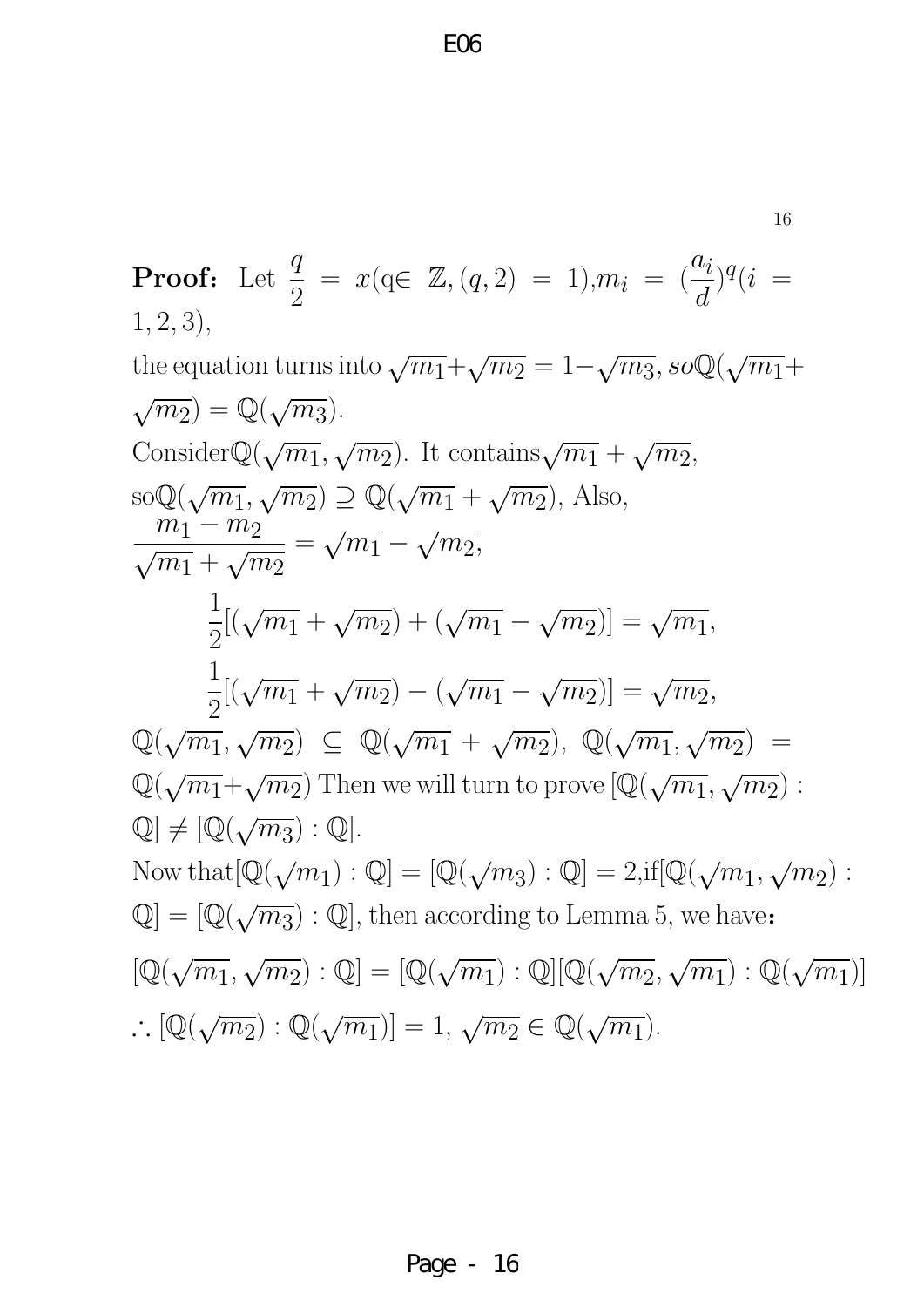$$
\therefore \mathbb{Q}(\sqrt[2]{m_1}) = a_0 + a_1 \sqrt[2]{m_1}(a_0, a_1 \in \mathbb{Q}).
$$
  

$$
\sqrt{m_2} = a_0 + a_1 \sqrt{m_1} m_2 = a_0^2 + a_1^2 m_1 + 2a_0 a_1 \sqrt{m_1} \therefore m_2 \mathbb{Q}, a_0^2 + a_1^2 m_1 + 2a_0 a_1 \sqrt[2]{m_1} \text{ is irrational.} \therefore [\mathbb{Q}(\sqrt{m_1}, \sqrt{m_2}) : \mathbb{Q}] \neq [\mathbb{Q}(\sqrt{m_3}) : \mathbb{Q}]
$$
  
,which is contradictory with the assume  $\mathbb{Q}(\sqrt{m_1} + \sqrt{m_2}) = \mathbb{Q}(\sqrt{m_3})$ .

The proof is completed.

**Lemma 4**. If  $a, b \in \mathbb{Q}^+,$  $\sqrt[x]{a}$  $\frac{\tilde{\mathbf{V}}}{x}$ b  $\notin \mathbb{Q}$ , then $\mathbb{Q}(\sqrt[x]{a}) \neq \mathbb{Q}(\sqrt[x]{a})$  $(b).$ The proof of this Lemma is postponed to the Appendix. **Lemma 5.**Suppose  $\alpha, \beta$  are *n*-degree algebraic number, all zero points of their minimum polynomials are

$$
\alpha_1, \alpha_2, \cdots, \alpha_n; \beta_1, \beta_2, \cdots, \beta_n,
$$

respectively. Then for each  $h \neq$  $\beta_i-\beta_j$  $\overline{\alpha_k-\alpha_l}$  $(1 \leq k, l, i, j \leq$ n),we have  $\mathbb{Q}(h\alpha+\beta)=\mathbb{Q}(\alpha,\beta)$ 

Page - 17

For a specific proof of this Lemma the reader is referred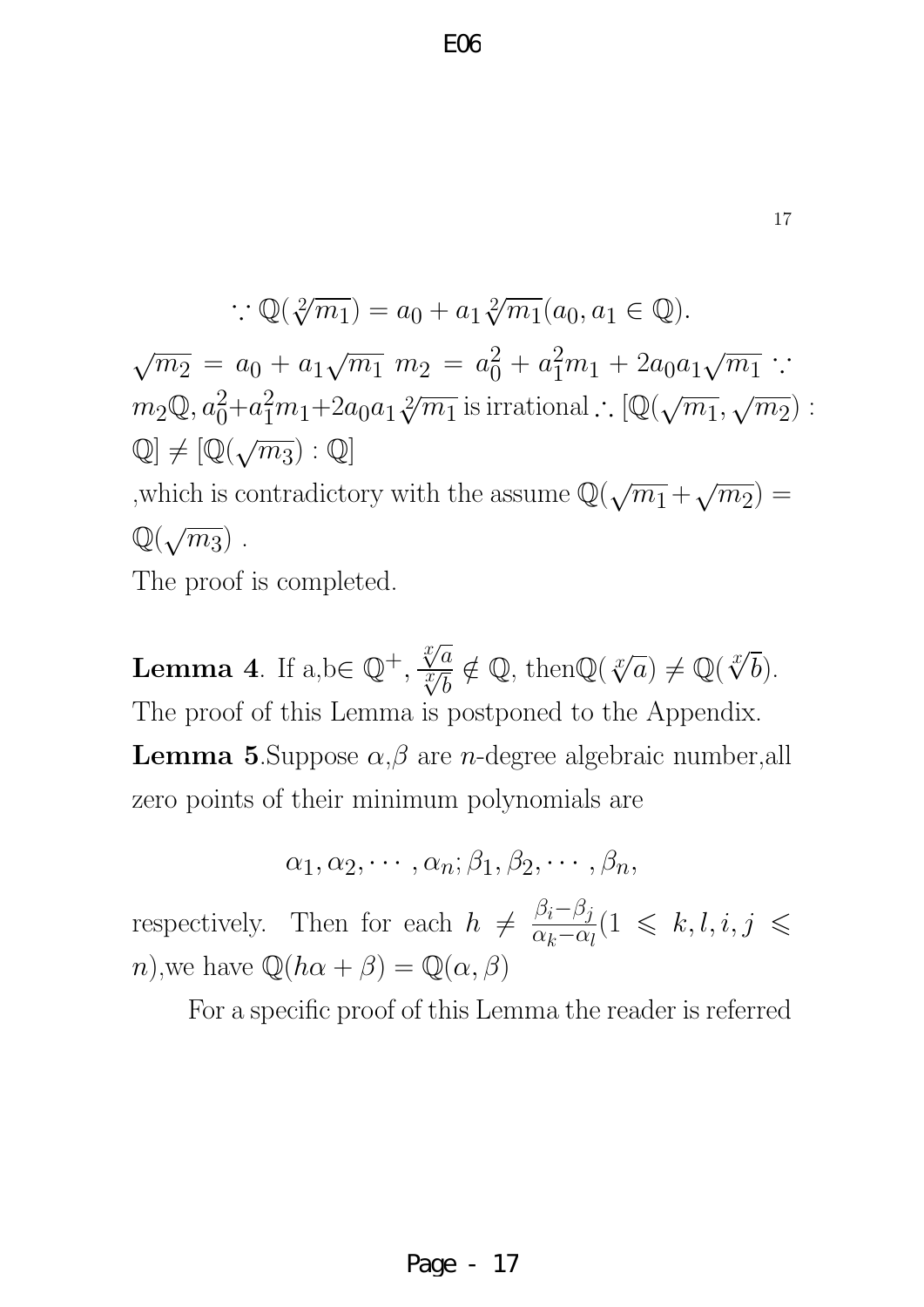## to [2]P9Theorem15

According to Lemma 4,if  $\frac{\beta_i-\beta_j}{\alpha_i-\alpha_i}$  $\alpha_k-\alpha_l$  $\neq 1$ as k,l,i,j values from 1 to n, let h be 1, we get  $\mathbb{Q}(\alpha + \beta) = \mathbb{Q}(\alpha, \beta)$ . According to Lemma3,  $[\mathbb{Q}(\sqrt[x]{a}, \sqrt[x]{b}) : \mathbb{Q}] \neq 1$ , so  $[\mathbb{Q}(\sqrt[x]{a}, \sqrt[x]{b}) :$  $\mathbb{Q}$  >  $[\mathbb{Q}(\sqrt[x]{c}) : \mathbb{Q}] = x$ , The degrees of extensions of each side of the equation are different, which is contradictory.

Inspect the possible values of h. All zero points of the minimum polynomial of  $\sqrt[x]{a}, \sqrt[x]{b}$ b can be projected onto the complex plane as apexes of the inscribed regular polygons of two circles centering around origin. Their radiuses are  $\alpha, \beta$  respectively and their ratio of similitude is  $\sqrt[n]{a}, \sqrt[n]{b}$ bIf there exists k,l,i,j satisfying $\beta_i - \beta_j = \alpha_k - \alpha_l$ , there exists two diagonal of these two polygons which are both parallel and equal in length to each other.

Since we can calculate the length of each diagonal with the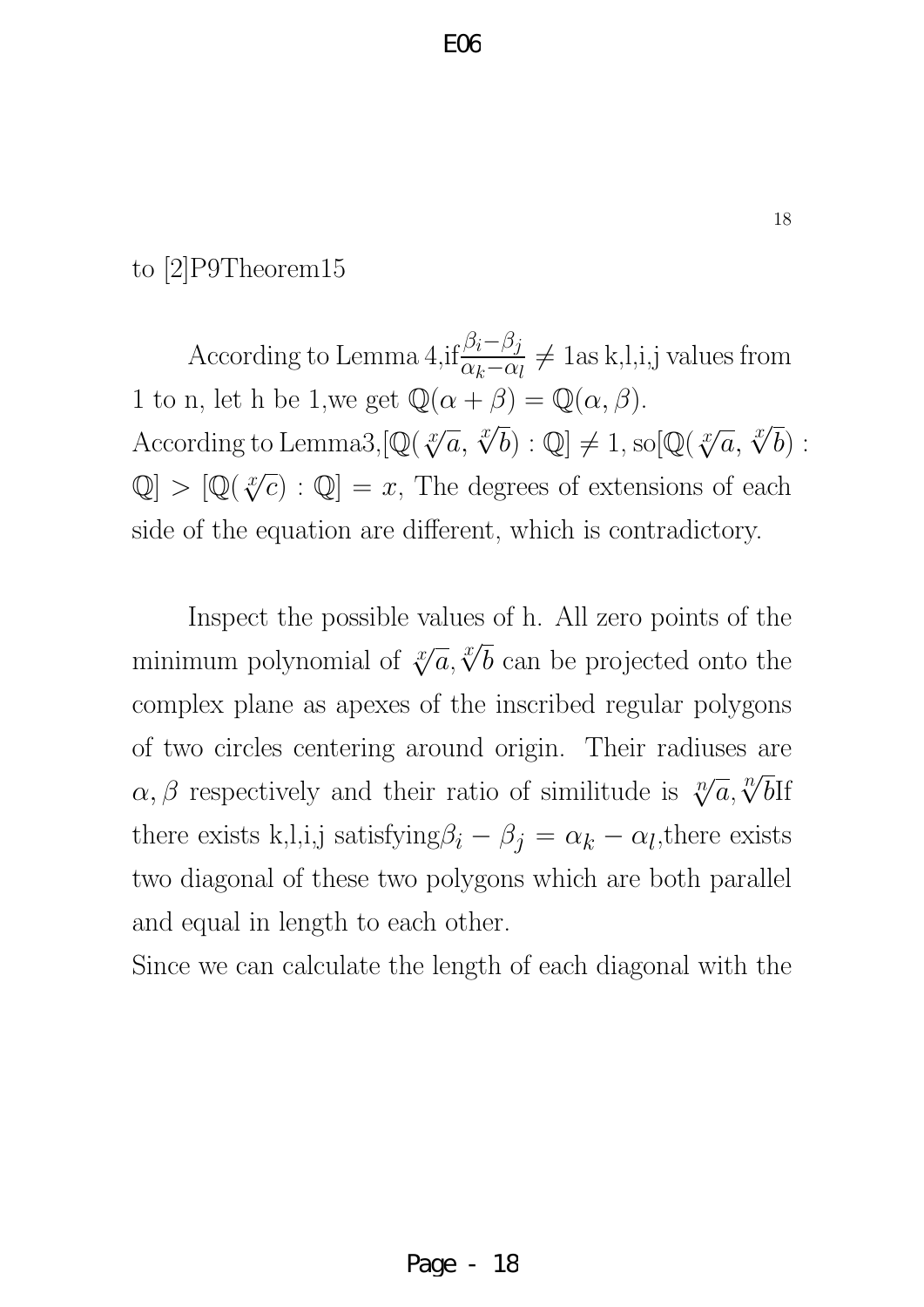formula

$$
L_m = L \frac{\sin \frac{m\pi}{n}}{\sin \frac{\pi}{n}}
$$

m stands for the number of edges between the end points of the diagonal, the equation

$$
\frac{\sin\frac{p\pi}{n}}{\sin\frac{q\pi}{n}} = \frac{\sqrt[n]{a}}{\sqrt[n]{b}}(p, q = 1, 2, \cdots, b)
$$

can be used to give out impossible values of n. Take  $n=5$  as an example(as shown in Picture 3.1).



图 1: Picture 3.1

If EC=A'B',  $\frac{AB}{EC} = \frac{AB}{A'B}$  $\frac{AB}{A'B'}$  $\sin \frac{\pi}{5}$  $\sin \frac{2\pi}{5}$ = √  $5+1$  $\frac{5+1}{2}$ . For  $a,b \in \mathbb{Q}$ , and  $\left(\frac{\sqrt{5}+1}{2}\right)$ √  $(\frac{5+1}{2})^5$  is not in Q, we can conclude : If equation  $a^x + b^x + c^x = d^x$  doesn't have integer solution ,it doesn't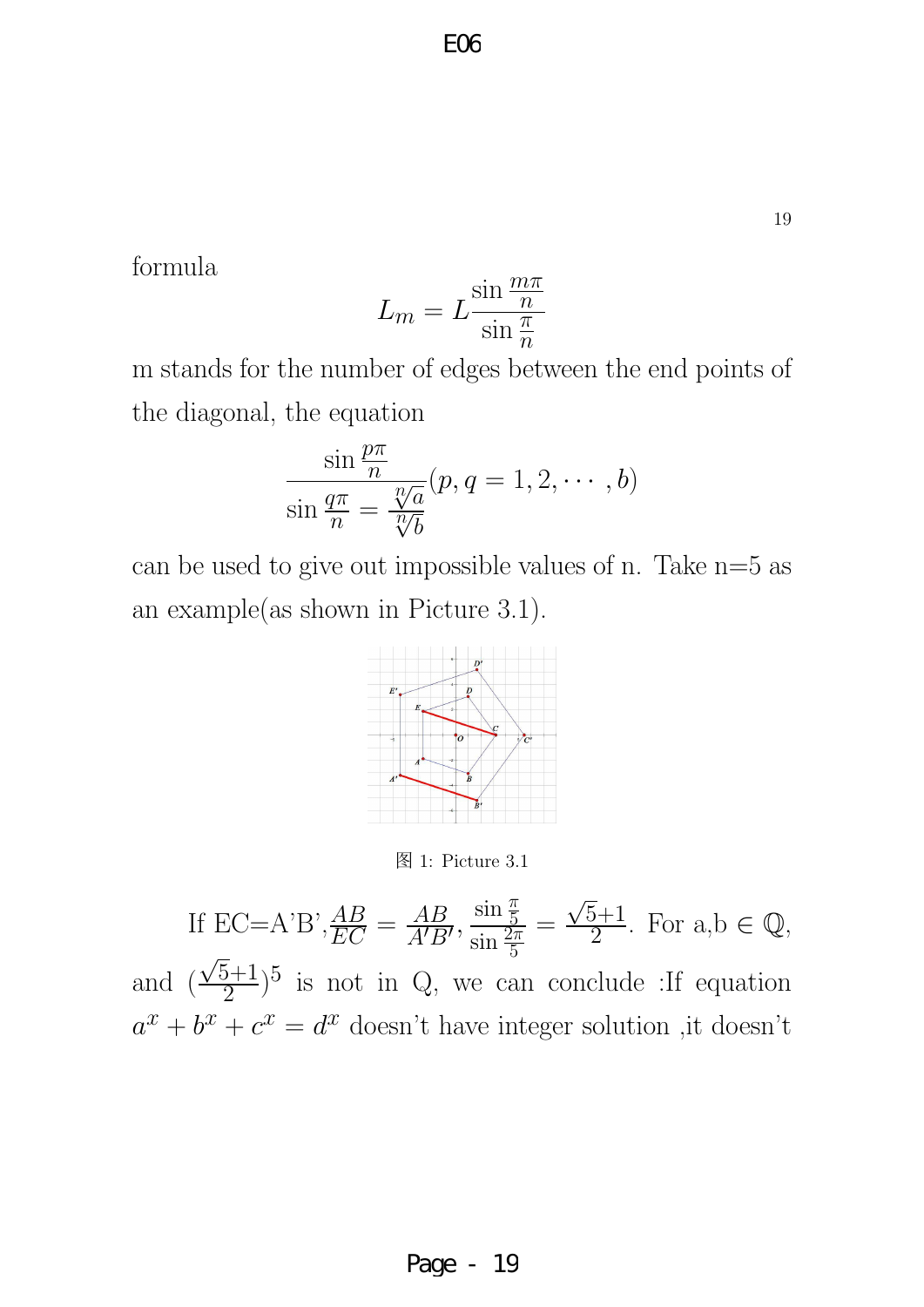have rational solution with 5 as denominator, either.

When  $n=6, \frac{\sin \frac{\pi}{6}}{\sin \frac{3\pi}{6}}$  $\sin \frac{3\pi}{6}$  $=\frac{1}{2}$  $\frac{1}{2} \in \mathbb{Q}$ . If  $\frac{a}{b} = \frac{1}{64}$ , consider $\frac{b}{c}$ ,  $\frac{c}{a}$  $\frac{c}{a}$ . At least one of them can't be 64 or  $\frac{1}{64}$ , we suggest it be<sub>c</sub><sup>b</sup>. Then we have  $[Q(\sqrt[n]{c} +$ √n  $\overline{b}$  :  $Q$   $\neq$   $[Q(\sqrt[n]{a}) : Q]$ , so fraction in lowest terms with 6 as denominator also can't be solution of equation  $a^x + b^x + c^x = d^x$ .



图 2: pentagon

The ratio of sines of different angles and their integer powers are mostly irrational, and the method also works when there's only one rational ratio. Even when there are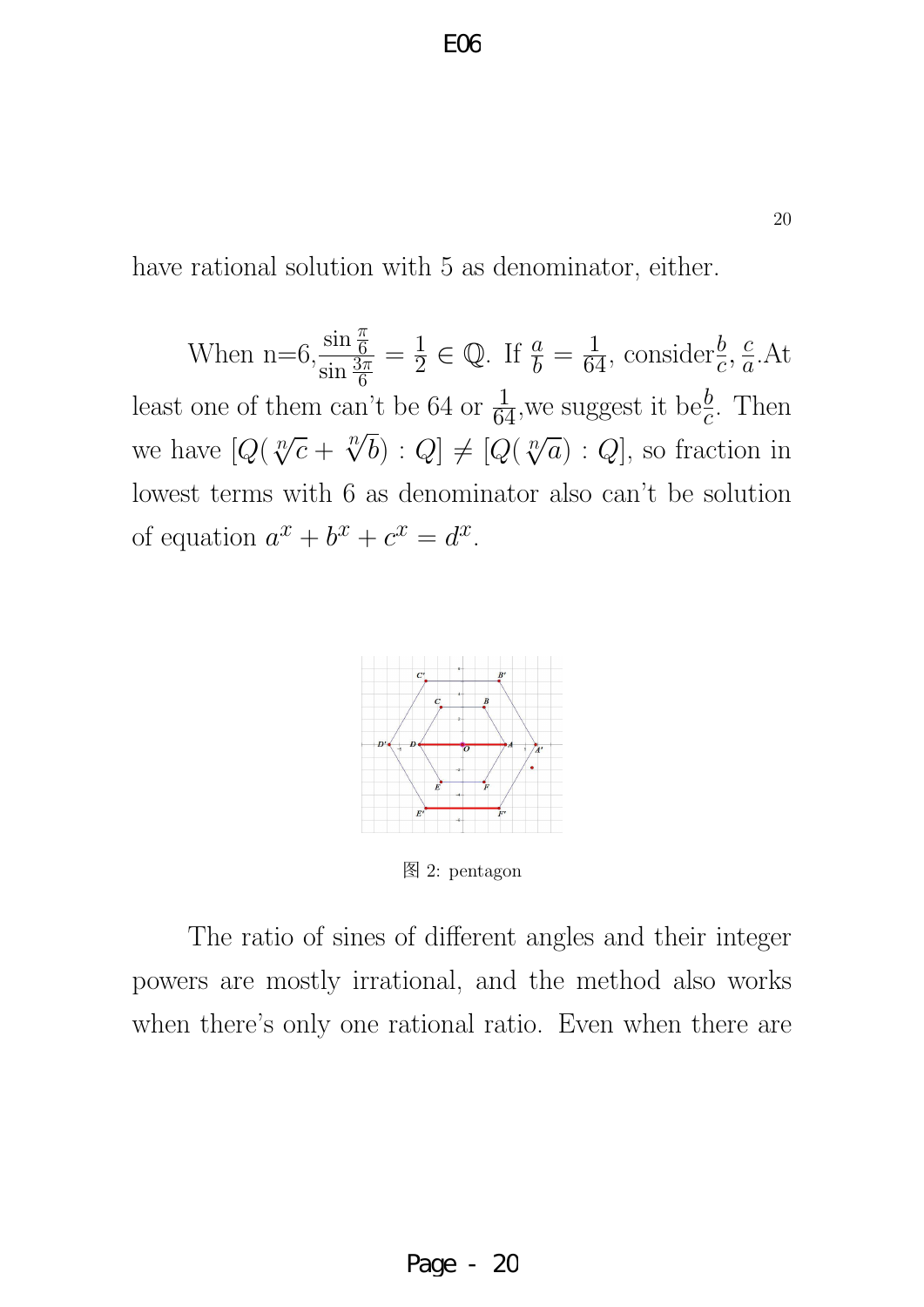more than one rational ratio,we can still get contradiction by calculating the concrete value of ratio of similitude, so this method can be widely and effectively used in proving the impossibility of a 3-term exponential equation having solution with appointed denominator.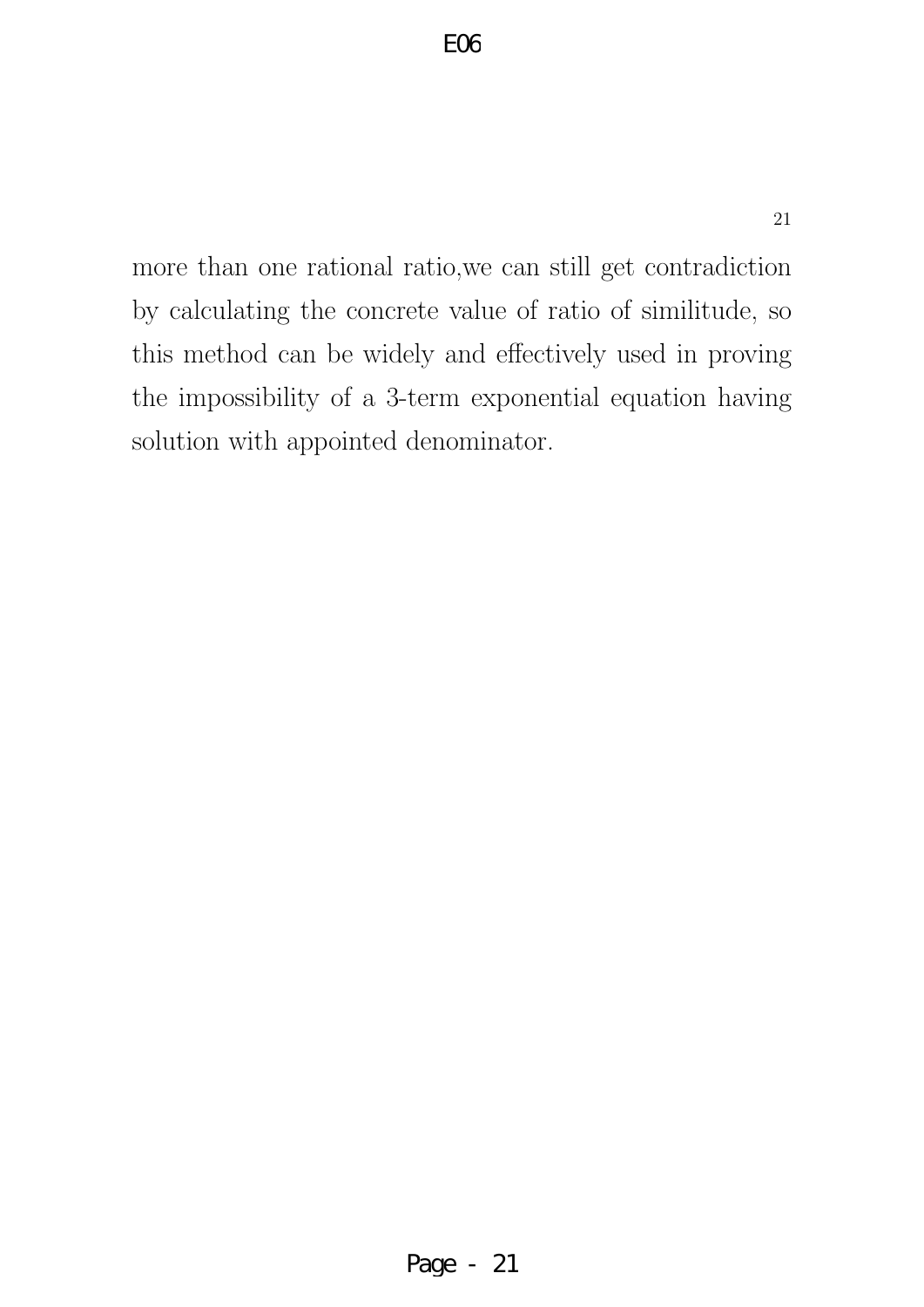# Chapter 4 Discussion on equations with multiple terms

We tried to popularize Theorem 1 in Chapter 2 to more terms.Namely,we conjecture that equations without integer solutions like

$$
a_1^x + a_2^x + \ldots + a_n^x = d^x, (a_1, a_2, \cdots, a_n \in \mathbb{Q})
$$

also doesn't have rational solutions. In this chapter, we give out several situations that we can prove the impossibility of solution with appointed denominator.

**Lemma 6** If  $\alpha$  is an n-degree algebraic element of  $\mathbb{Q}$ ,  $\beta$  is an m-degree algebraic element of  $\mathbb{Q}$ , and  $(m, n) = 1$ , then  $\alpha + \beta$  is an (n+m)-degree algebraic element of Q. **Proof**:Consider the field  $\mathbb{Q}(\alpha) \cap \mathbb{Q}(\beta)$ ,  $[\mathbb{Q}(\alpha) \cap \mathbb{Q}(\beta) : \mathbb{Q}]]$  $\vert$  $[\mathbb{Q}(\alpha) : \mathbb{Q}], [\mathbb{Q}(\alpha) \cap \mathbb{Q}(\beta) : \mathbb{Q}]]$  $\vert$  $[{\mathbb Q}(\beta):$  $\mathbb{Q}$ ,  $\therefore [\mathbb{Q}(\alpha) \cap \mathbb{Q}(\beta) : \mathbb{Q}] \big| m, [\mathbb{Q}(\alpha) \cap \mathbb{Q}(\beta) : Q] \big| n,$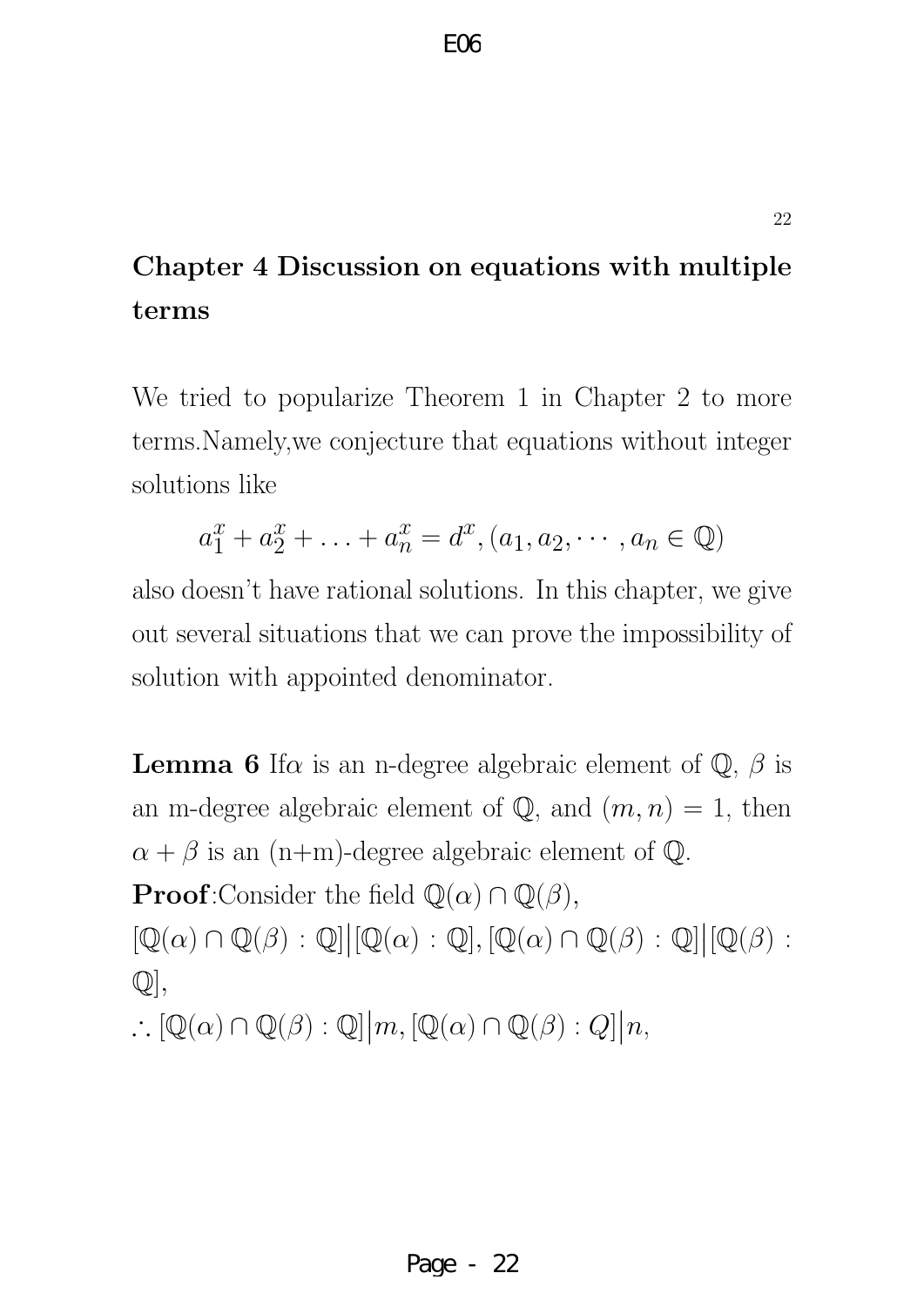23

 $\therefore$   $(m, n) = 1, \therefore [\mathbb{Q}(\alpha) \cap \mathbb{Q}(\beta) : \mathbb{Q}] = 1, \mathbb{Q}(\alpha) \cap \mathbb{Q}(\beta) = \mathbb{Q}.$ Let all zero points of  $\alpha$ 's minimum polynomials be  $\alpha_1 =$  $\alpha, \alpha_2, \alpha_3, \ldots, \alpha_n$ ; all zero points of  $\beta$ 's minimum polynomials be  $\beta_1 = \beta, \beta_2, \beta_3, \ldots, \beta_n;$ If  $\alpha_i + \beta_j = \alpha_k + \beta_l$ , then  $\alpha_i - \alpha_k = \beta_l - \beta_j$ , For  $\mathbb{Q}(\alpha) \cap \mathbb{Q}(\beta) = \mathbb{Q}$ , we can infer  $i = k, l = j$ .  $f(\alpha_1 + \beta_1 - x)$  and  $g(x)$  have the only common factor  $x - \beta_1$ , and the coefficients of  $f(\alpha_1 + \beta_1 - x)$ ,  $g(x)$  are all in  $\mathbb{Q}(\alpha_1 + \beta_1)$ . There exist polynomials u(x), v(x) in  $\mathbb{Q}(\alpha_1 + \beta_1)[x]$  that satisfy  $f(\alpha_1 + \beta_1 - x)u(x) + g(x)v(x) = x - \beta_1$ .  $\therefore \beta_1 \in \mathbb{Q}(\alpha_1 + \beta_1), \alpha_1 \in \mathbb{Q}(\alpha_1 + \beta_1).$  $\mathbb{Q}(\alpha_1, \beta_1) \subseteq \mathbb{Q}(\alpha_1 + \beta_1), \mathbb{Q}(\alpha_1 + \beta_1) \subseteq \mathbb{Q}(\alpha_1, \beta_1),$  $\therefore \mathbb{Q}(\alpha_1, \beta_1) = \mathbb{Q}(\alpha_1 + \beta_1),$  $\big| \big| \mathbb{Q}(\alpha_1) : \mathbb{Q} \big|$  $\big| [\mathbb{Q}(\alpha_1, \beta_1) : \mathbb{Q}], [\mathbb{Q}(\beta_1) : \mathbb{Q}] \big|$  $|[\mathbb{Q}(\alpha_1,\beta_1):\mathbb{Q}],$  $|m|$  $\big| [\mathbb{Q}(\alpha_1, \beta_1) : \mathbb{Q}], n \big|$  $[$  $\mathbb{Q}(\alpha_1, \beta_1)$  :  $\mathbb{Q}$ ,  $\therefore$   $(m, n) = 1$ ,  $\ldots$  mn  $|[\mathbb{Q}(\alpha_1,\beta_1):\mathbb{Q}],$  $\therefore \left[\mathbb{Q}(\alpha_1, \beta_1) : \mathbb{Q}\right] = mn,$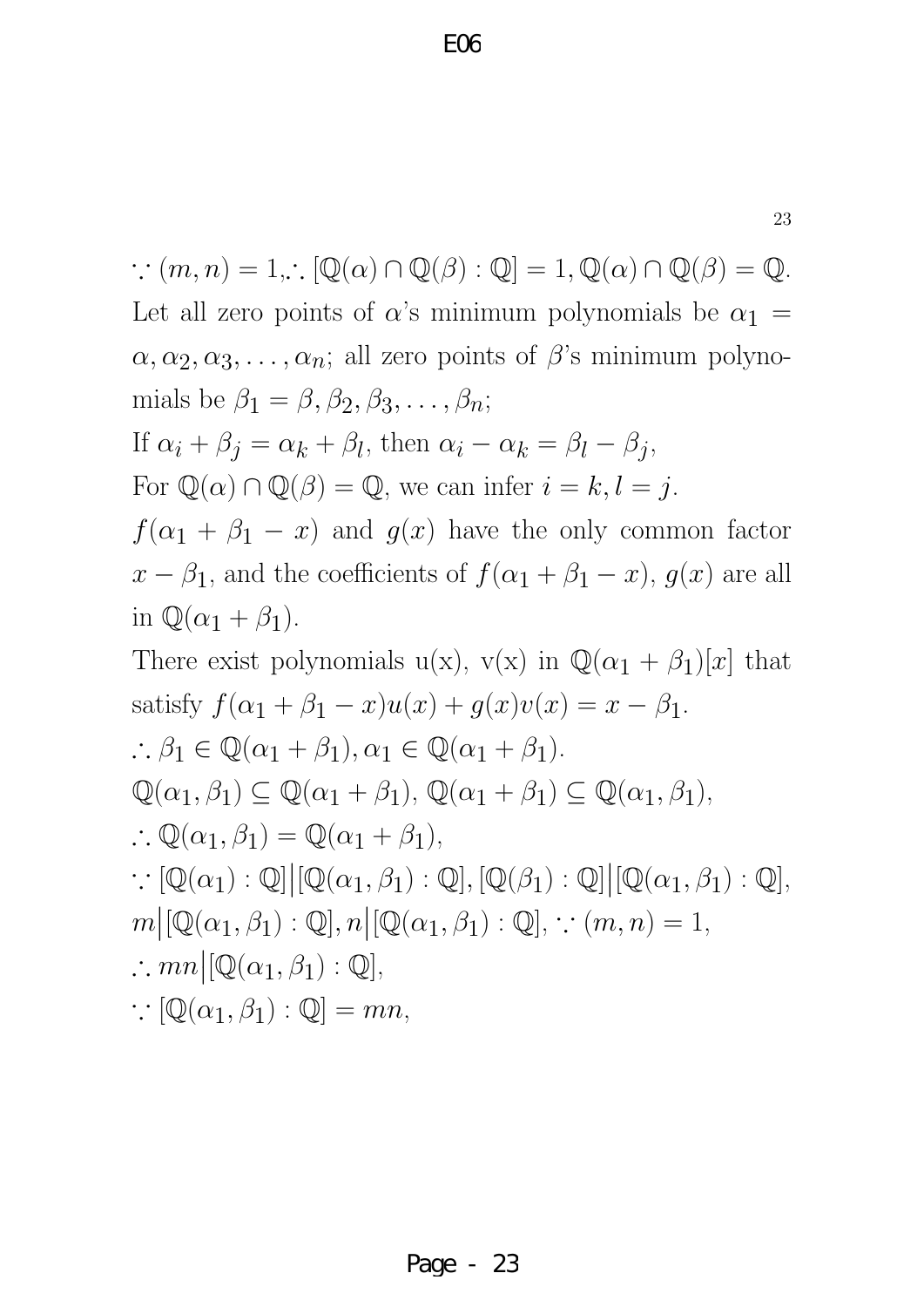$\therefore [\mathbb{Q}(\alpha_1 + \beta_1) : \mathbb{Q}] = mn.$ 

 $\therefore$   $\alpha_1 + \beta_1(\alpha + \beta)$  is an  $n+m$ -degree algebraic element of  $\mathbb{Q}$ .

Using the conclusions above, we found several situations in which we can get impossible values of denominators of the solution.

For equations like  $a_1^x + a_2^x + \ldots + a_n^x = d^x$ , let  $x = \frac{q}{p}$ . Using the method mentioned in Proposition 2, we turn it to  $\overline{m}$  $\frac{qx_1}{x_1}$  $\frac{p}{1} + m$  $\frac{qx_2}{}$  $\overline{p}^p + \cdots + m$  $\frac{q}{n}$  $\frac{1}{n}^p = 1 \; (m_i^x)$  $\frac{x_1}{i} = a_i^x$  $\frac{x}{i}$ ,  $x_1$  is the biggest integer when  $m_i \in \mathbb{Z}$ . By studying the relationship among  $x_i(i = 1, 2, \ldots, n)$ , we can get some impossible values of p. Two examples below:

Example  $3.16^x + 25^x + 27^x = 64^x$ . Let x be  $\frac{q}{p}$ , we can get that  $p \neq 6$ . If  $p=6, \sqrt[3]{\left(\frac{1}{2}\right)}$  $\overline{2}$  $\overline{\big)^q}$  +  $\sqrt[3]{\frac{5}{2}}$ 8  $\sqrt{q}$  +  $\sqrt[2]{\left(\frac{3}{4}\right)}$ 4  $\overline{\big)}^{\overline{q}}=1.$  $\mathbb{Q}(\sqrt[3]{\left(\frac{1}{2}\right)}$  $\overline{2}$  $\sqrt{q}$  +  $\sqrt[3]{\left(\frac{5}{8}\right)}$ 8  $\overline{Q}^q$  : Q mod 9, while  $\left[\mathbb{Q}(\sqrt[2]{\left(\frac{3}{4}\right)}\right]$ 4  $\overline{\big\}^q$ ) :  $\mathbb{Q}$  = 2 does not. So  $p \neq 6$ . As well, we can infer that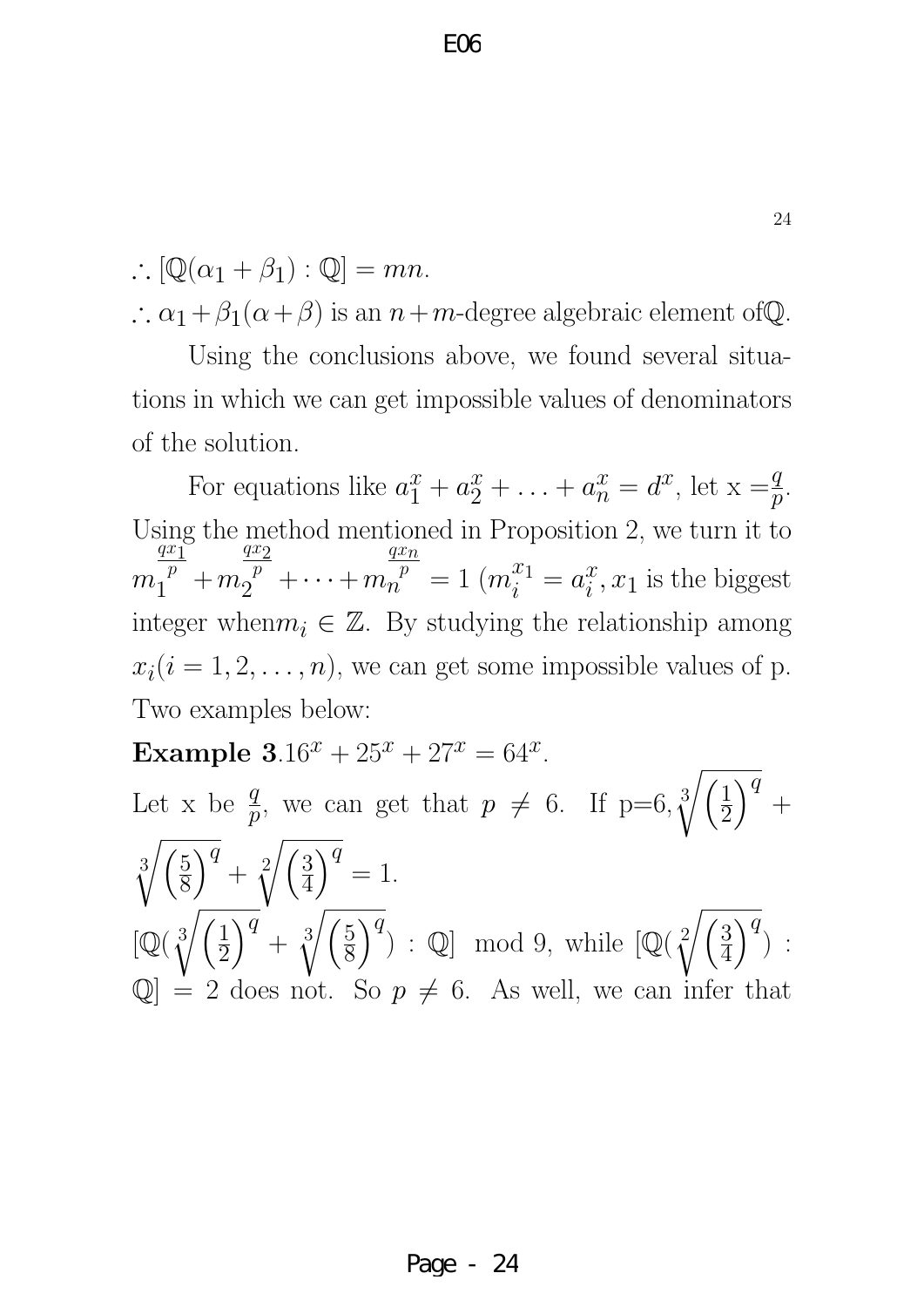E06

$$
p \neq 30: \left[ \mathbb{Q} \left( \sqrt[15]{\left(\frac{1}{2}\right)^q} + \sqrt[15]{\left(\frac{5}{8}\right)^q} \right) : \mathbb{Q} \right] \text{ mod } 225, \text{ while}
$$
  

$$
\left[ \mathbb{Q} \left( \sqrt[10]{\left(\frac{3}{4}\right)^q} \right) : \mathbb{Q} \right] = 10 \text{ does not. Namely, } p \neq 6k, (k, 6) = 1
$$

Example  $4.2^x + 54^x + 100^x = 65536^x$ . Lex x be  $\frac{q}{2}$ 30 ,  $\sqrt{2}/\sqrt{1}$  $\overline{2}$  $\sqrt{q} + \sqrt[10]{\left(\frac{3}{32}\right)^q} + \sqrt[15]{\left(\frac{5}{128}\right)^q} = 1$  $\left[\mathbb{Q}(\sqrt[2]{\left(\frac{1}{2}\right)}\right]$  $\overline{2}$  $\overline{\bigg)}^q + \sqrt[10]{\left(\frac{3}{32}\right)^q}$  : Q so  $p \neq 30$ .

Now we come to conclusion:

For each term in the equation

$$
m_1^{\frac{qx_1}{p}} + m_2^{\frac{qx_2}{p}} + \dots + m_n^{\frac{qx_n}{p}} = 1((x_1, x_2, \dots, x_i) = 1),
$$

Pay attention to  $\beta_i = \frac{p}{(p_i)}$  $(p,x_i)$ ,which stands for the degree of extension of each term. If  $(\beta_{k1}, \beta_{k2}, \cdots, \beta_{kj}) = 1$  (put  $\int$ into Group A $)$ , and they have at least one factor not had by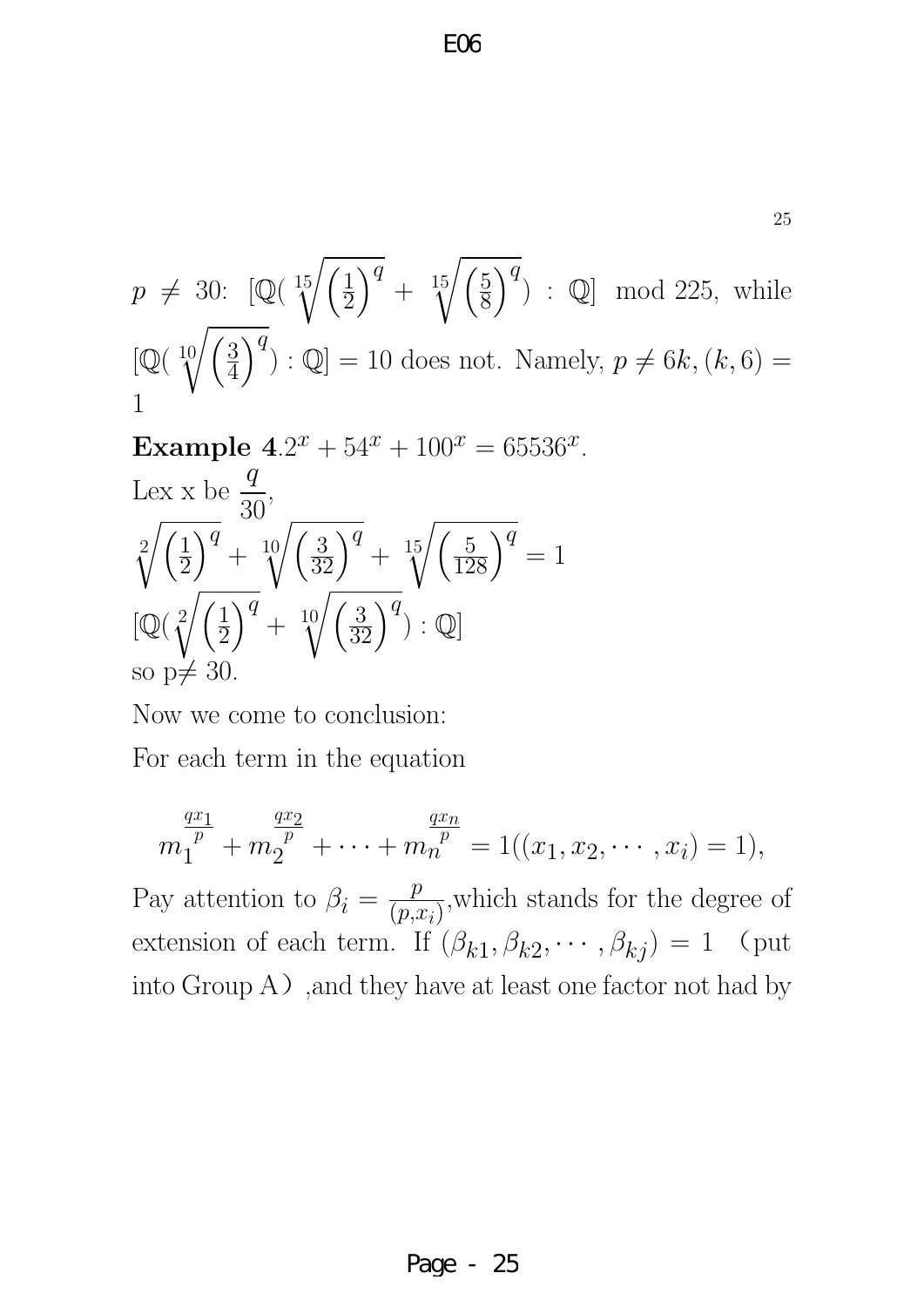any of the remaining  $\beta_{k_{j+1}}$  to  $\beta_{k_n}(k_1,\ldots,k_j,k_{j+1},\ldots,k_n)$ is a permutation of  $1, 2, \cdots, n$ )(put into Group B), then the equation doesn't have a fractional solution with p as its denominator.

Show the equation with  $\beta_i$  as  $\beta_i\sqrt{m_1} + \beta_i\sqrt{m_2} + \cdots$  $\beta_k/\overline{m_k} = 1$ . If its terms can be put into two groups according to the law above, the extension degree of Group A is  $I_A = \prod$ k  $i=1$  $\beta_{k_i}$ , and that of Group B must be a factor of  $l_A$ can,t exactly divide  $\prod$  $\overline{n}$  $i=j+1$  $\beta_{k_i}$ , so  $l_A \neq l_B$ . With Proposition 5, we can infer a series of impossible values of p from one:

**Proposition 5** For equations like  $a_1^x + a_2^x + ... + a_n^x =$  $d^x$ , If it doesn't have a fractional solution with p as its denominator, it also can't have a fractional solution with *hp* as its denominator( $(h, i = 1, i = 1, 2, n \neq k)$ .

Sketch of the proof: Continue the discussion above.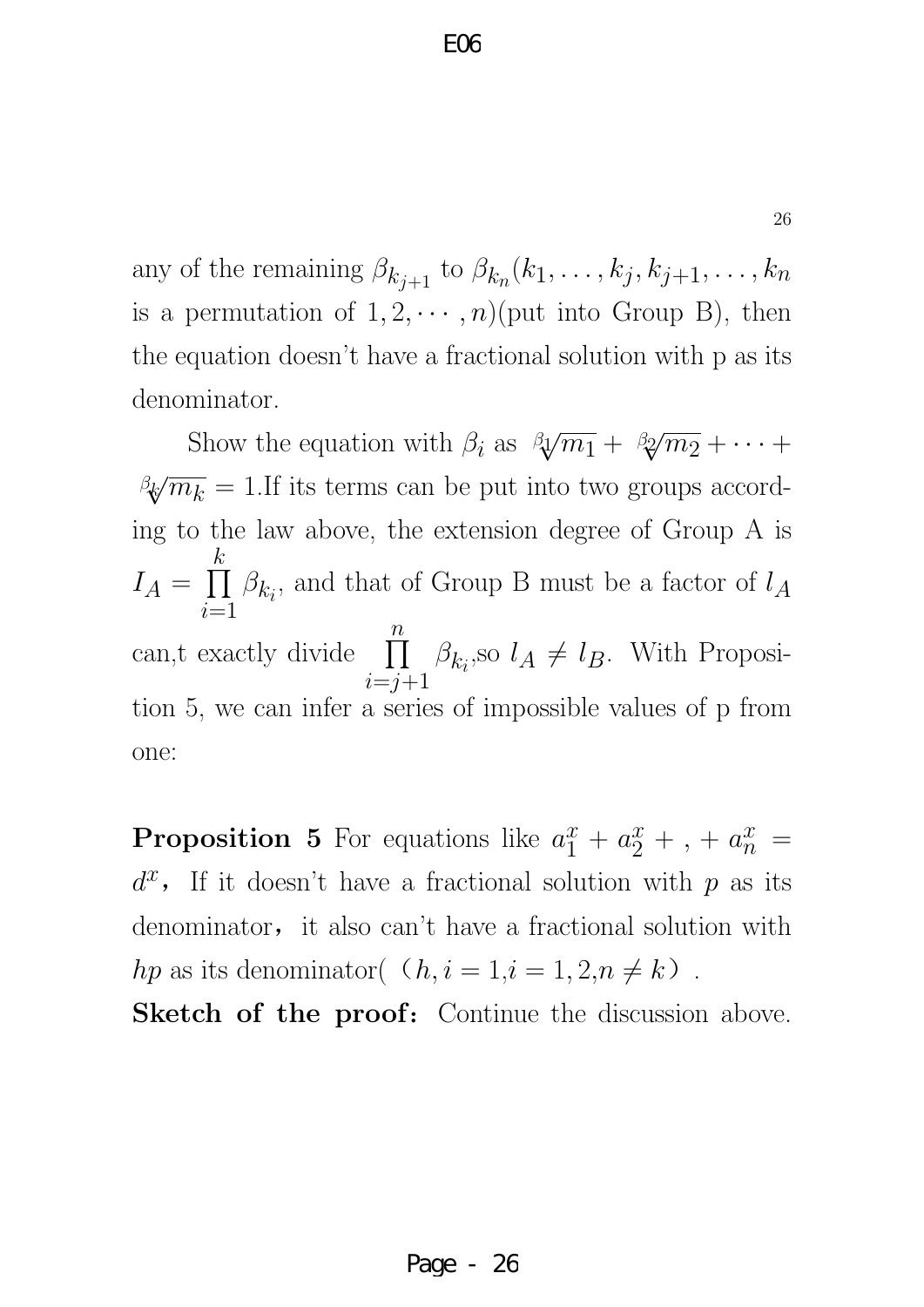$\therefore$   $(I_A, q) = 1, \therefore I'_A$  $I_A = I_A q, I_B' \mod I_B q^{n-j}$ . Let  $\frac{I_A}{(I_A, I_A)}$  $(I_A,I_B)$ be c,c can't divide  $I_B q^2$  exactly, so  $I_A q$  can't divide  $I_B q^{n-j}$ exactly. We  $\text{getl}'$  $\frac{1}{A} \neq l'_1$  $B$ , which is contradictory to our assume.

In chapter three, we have solved the problem in most situations,but can't give out the proof when the ratios of the base numbers are integer powers of integers. Discussion in this chapter is complement to it in some ways. So far, our discussion on exponential equations with multiple terms remains tentative and initial. We mainly aim to provide a train of thought, and we hope our brick will attract a jadestone.